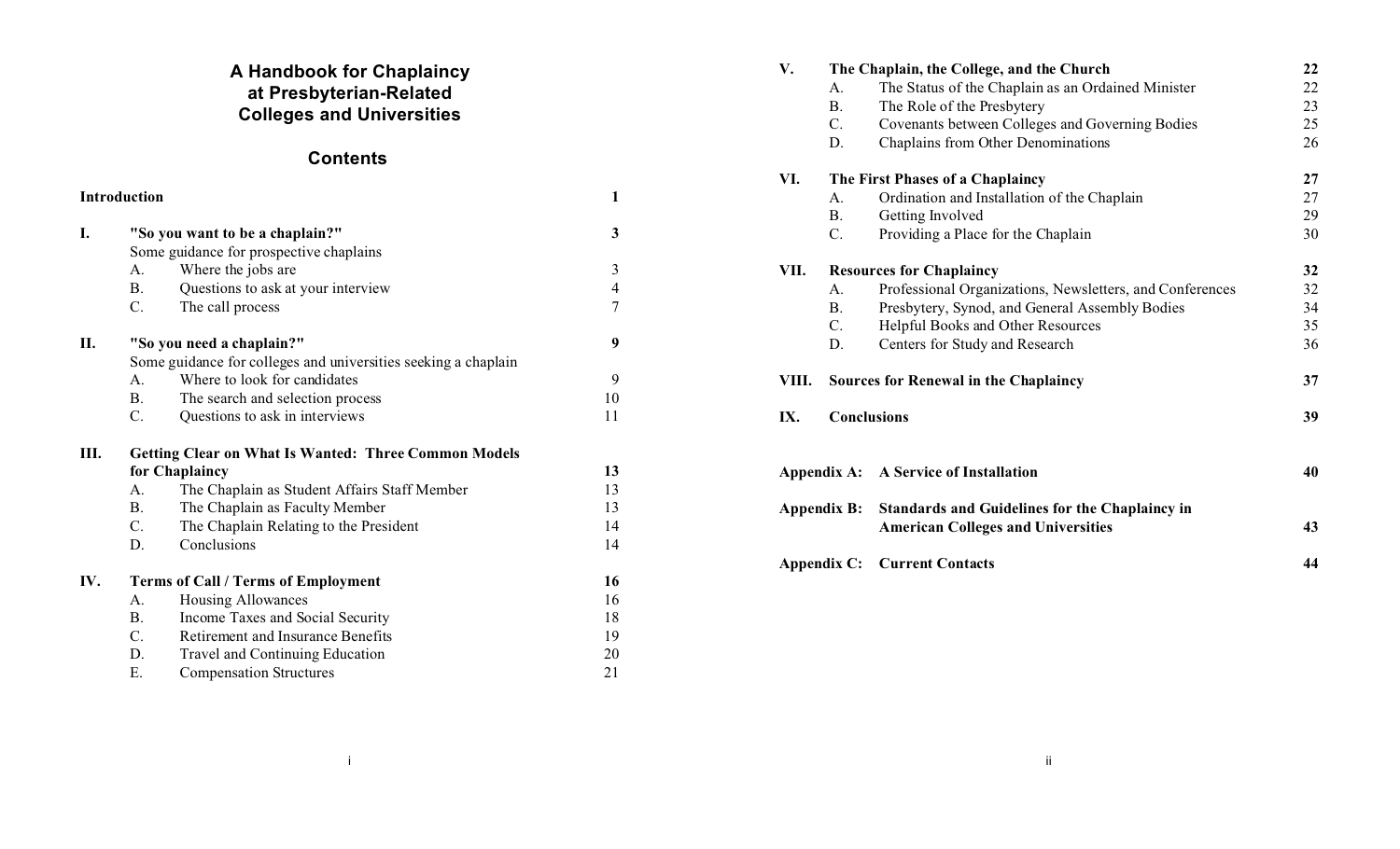# **A HANDBOOK FOR CHAPLAINCY AT PRESBYTERIAN-RELATED COLLEGES AND UNIVERSITIES**

## **Introduction**

There are many ways a college or university can demonstrate its relationship to the Presbyterian Church, or its more general commitment to the Christian faith as a foundation of the education which it offers. One clear and concrete demonstration of that relationship is the presence of the chaplain in the midst of the academic community.

This handbook is intended to serve three audiences: colleges and universities in their planning for a chaplaincy, and in their dealings with a chaplain who is on their staff; men and women who are interested in carrying on a ministry through a college chaplaincy, or who are already serving in that role; and those in presbyteries and synods who deal with Presbyterian-related colleges and universities, and with their chaplains. In short, we want to help make the college chaplaincy an effective witness of the Church, a vital part of the college community, and a fruitful ministry for the chaplain.

A few suggestions on the use of this handbook:

- ! If you are an academic administrator in the position of seeking or employing a chaplain, you will want to look carefully at Chapters II and III for some general considerations, and at Chapter IV for help with some of the financial and other details. Chapter V provides some information on the relationships between the chaplain and the church— specifically with the presbytery of which the chaplain is likely to be a member, and the synod to which the college or university is normally related.
- ! If you are interested in seeking a chaplaincy position, you should look first at Chapter I for some of the questions you will need to consider, and at Chapter III for some common models of college chaplaincy. As you move closer toward entering a chaplaincy, you should find helpful information in the rest of the book.
- ! If you are already serving as a college or university chaplain, you should look at Chapters IV and V to review your own arrangements, and your own ways of relating to the college and to the church. Chapters VI, VII, and VIII provide information on resources that may be helpful to you in your ongoing work as chaplain.
- ! If you are on a presbytery Committee on Ministry, or on a higher education committee of presbytery or synod, chapter V should be most helpful, along with chapter IV as it deals with the chaplain's terms of call.

With all those specific suggestions laid out, we must urge you, whatever your particular concerns may be, to consider this material as a whole. The issues discussed here cannot be separa ted into compartments for one group or another; we all will need to work at all of them together.

This book has been prepared under the auspices of the Presbyterian College Chaplains Association, with significant assistance from the Association of Presbyterian Colleges and Universities, and the Committee on Higher Education (now the Higher Education Program Team) of the Presbyterian Church (USA).

The Rev. Mr. Clyde Robinson, Staff Associate for Higher Education Ministries in the National Ministries Division of the Presbyterian Church (USA), has contributed support both financial and moral, as well as intellectual, through the whole long project. He more than any other single person has made this work possible, and we dedicate it to Clyde with our gratitude.

> *Doug King, for the Presbyterian College Chaplains Association* 1996

# **2006 Revision**

*A Handbook for Chaplaincy* was updated in 2003 and then has been revised in 2006 at the request of the Presbyterian College Chaplains Association. Some material has been linked to on-line resources which can be kept more current.

The current *Handbook* is available on-line at www.muskingum.edu/~pcca/handbook.pdf . We thank Muskingum College and her president, Dr. Anne C. Steele, for graciously hosting the PCCA web site.

> *Jerry Beavers, for the Presbyterian College Chaplains Association* 2006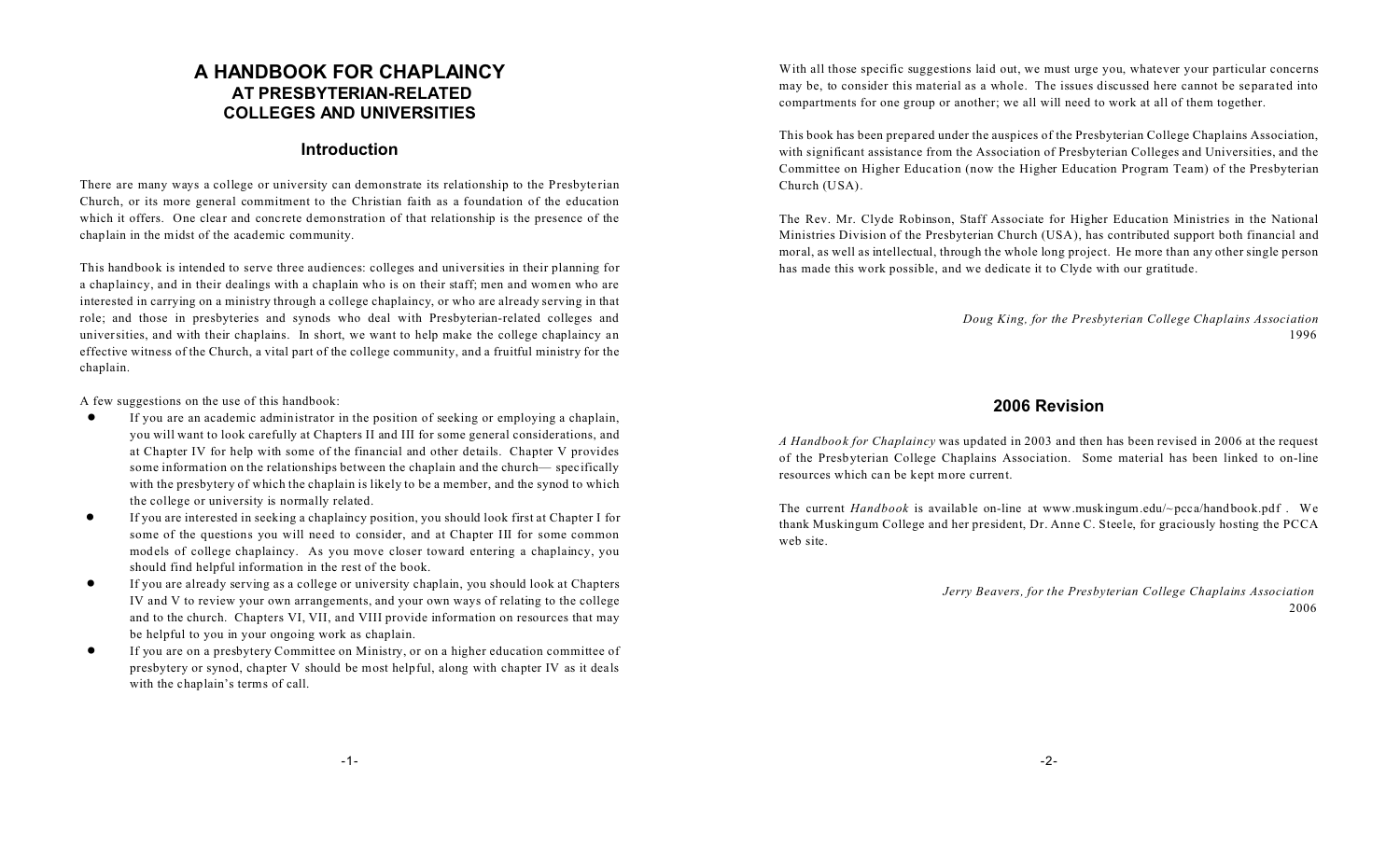# **I. "SO YOU WANT TO BE A CHAPLAIN?" Some guidance for prospective chaplains**

College chaplaincy is an area of ministry that challenges and attracts many of us. It offers an opportunity to work in the academic world that we have enjoyed as students, to use our abilities in scholarship, pastoral care, and organizing, and to help transform the lives of students in profound ways. The role of the chaplain at an academic institution is significantly different from that of a pastor in a congregation.

Certainly God calls us to minister to the academic world as much as to any other part of our complicated and changing society, for here the future of society is being shaped in the training of young people for work and for citizenship ... and for the life of faith. But this is not an easy area to enter, for the academic world sometimes seems closed to "outsiders," favoring people who are already part of the system and have connections with higher education.

This chapter will offer some guidance as you consider a call to ministry in higher education, and specifically to the chaplaincy in a Presbyterian-related college or university.

#### **A. Where the jobs are**

Institutions seeking chaplains use a variety of channels to announce their openings. Here as in many other cases, personal acquaintances may be helpful, but very often national searches are conducted through open advertisements.

An excellent source is the Office of Personnel Services of the ecumenical Higher Education Ministries Arena. This office publishes an on-line listing of current openings mainly for campus ministry positions in state universities, but sometimes for church-related chaplaincies as well. To subscribe to this Internet service simply send a blank message to: join-campmin-jobs@epicom.org

*The Presbyterian Outlook* is a weekly journal widely read among Presbyterian ministers, and carries numerous position announcements. Contact *Presbyterian Outlook*, Box 85623, Richmond, VA 23285-5623. Phone (800) 446-6008. To place an advertisement contact the Classified Department.

*The Christian Century* is a similar publication which reaches a wider ecumenical audience. Contact Classified Department, *The Christian Century*, 407 S. Dearborn St., Chicago, IL 60605-1150. Phone (312) 427-2714. To place an announcement, contact the Classified Department.

Newsletters of the Presbyterian College Chaplains' Association and other professional organizations sometimes carry position announcements. See Chapter VII and Appendix C for more information.

*The Chronicle of Higher Education* is used by some colleges and universities to advertise chaplaincy positions. You may want to subscribe to that journal for a while, just to get acquainted with the current concerns in the field, as well as to search through the classified notices of openings. Write to *The Chronicle of Higher Education*, Post Office Box 1955, Marion, OH 43306-2055. You can also find it in most college and university libraries.

The Churchwide Personnel Services office of the Presbyterian Church manages the Call/Referral System, and publishes the Opportunities Lists with which most of us are so familiar. Opportunities for "specialized ministries," including chaplaincy and campus ministry can be found at http://horeb.pcusa.org/cps or contact Churchwide Personnel Services, Associate for Personnel Services, 100 Witherspoon Street, Louisville, KY 40202-1396. Phone (502) 569-5729.

Of course, informal personal contacts can also be helpful. You may want to get in touch with current college chaplains whom you happen to know, or those in your own area. The officers of PCCA and the Collegiate Ministries staff will be glad to help you too, in any way they can. (See list, Appendix C.)

#### **B. Questions to ask at your interview**

Because the college is a rather different institution from the congregation, and operates with very different employment arrangements, many of us have entered into chaplaincies without knowing some of the important questions to ask during interviews or in negotiating employment agreements. In 1991-92, PCCA canvassed its members to find out questions they now wish they had asked. As you consider these questions, remember that they're the ones that were *not* asked; the obvious ones presumably *did* get asked, so are not included. We present here a distillation of the responses.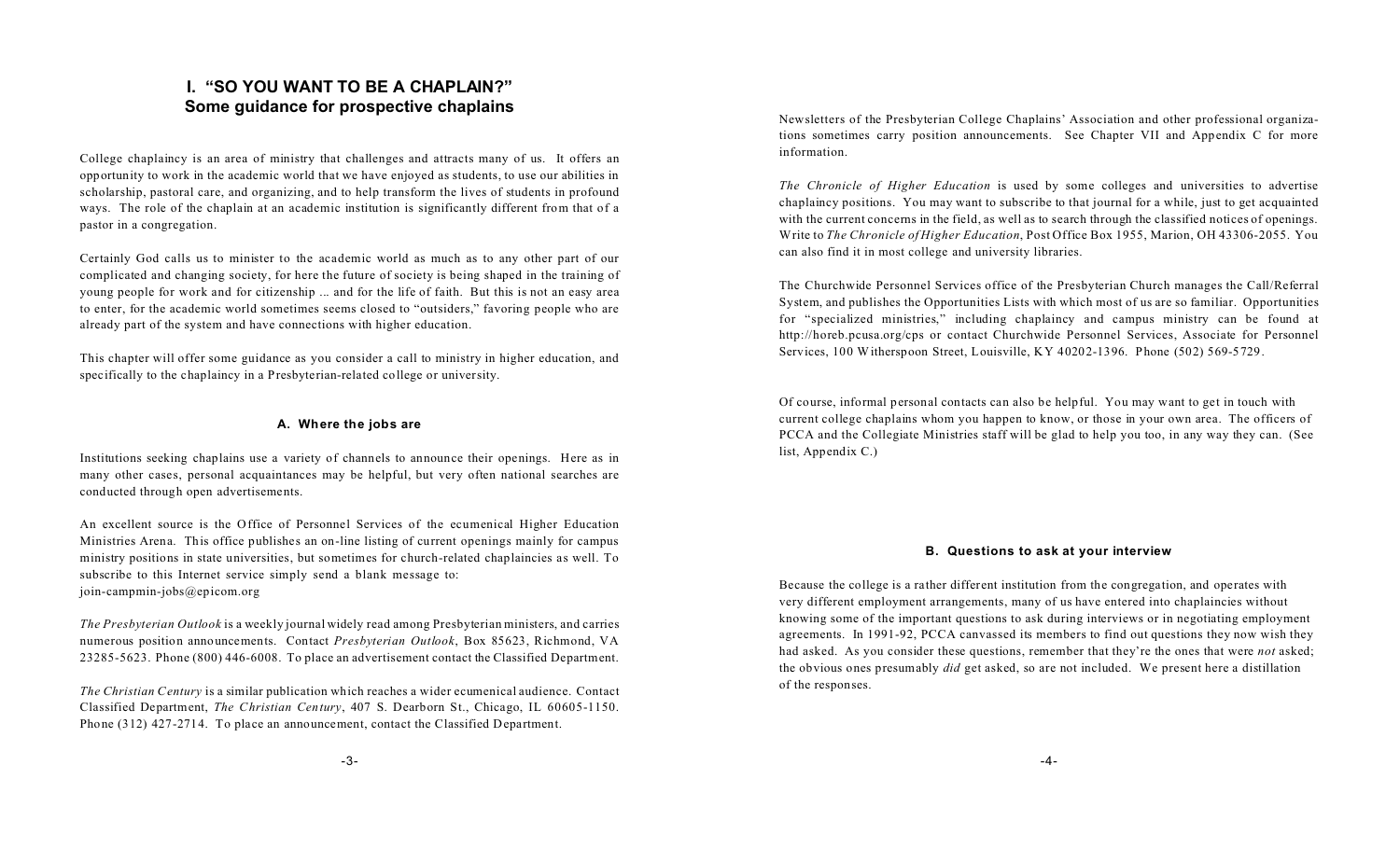#### Relationships and responsibilities:

- 1. Am I to be Chaplain to the entire college community, or only to students? What are the expectations of the administration, faculty, staff and students regarding my role?
- 2. What are the expectations of the administration and the student life staff regarding confidentiality in my counseling relationships with students?
- 3. What are the college's policies regarding "outside" religious groups or churches coming on campus? How are such policies enforced? What has been the institution's experience in the past?
- 4. What proportion of your faculty and students are followers of religious traditions other than Christianity? What do you see (and what do *they* see) as the role of the chaplain in relation to their distinctive concerns?
- 5. Who is responsible for the content of the baccalaureate service and other major worship experiences on campus, including the designation of guest preachers?
- 6. Who are the unofficial chaplains? Who ministers to the fundamentalists? the radicals? the "jocks"? the wiccans? Who might feel threatened by my ministry as chaplain? Whom will I need to support in *their* ministries?
- 7. Who on the faculty/staff has had theological training? Who is a preacher's kid, a missionary kid, or the spouse of a pastor or theologian? Are these individuals particularly supportive of the efforts of the chaplaincy?
- 8. In the recent past, how has the chaplain's role been perceived by faculty, administration and students?

Accountability and the structure of the institution:

- 1. How does the chaplain fit into the structure of the college? To whom does he/she report? How is that reporting done? How often do we meet?
- 2. How will my job performance be assessed? And who will do that assessment? (If responses to this are vague, it may be helpful to introduce the professional guidelines of the National Association of College and University Chaplains into the conversation, and see how your prospective employers respond to those fairly extensive claims for the status of the chaplaincy. The guidelines are presented in full in Appendix B.)
- 3. Will I have regular reviews and written evaluations?
- 4. How are special contributions to the chaplain's program handled? Are they considered as "extra" resources, or simply lumped into the regular budget?
- 5. What authority does the chaplain have over projects assigned to her or him? If the chaplain is given responsibility for a program area, does he or she also have authority over it?
- 6. Whom, if anyone, will I be supervising? How will this supervision be arranged and monitored?
- 7. How much autonomy will I have within my own program?
- 8. What is the chaplain's relationship to the church as governing body, and particularly to the presbytery and its Committee on Ministry?
- 9. How does the college/university understand its relationship to the Presbyterian Church? How is that relationship expressed? What is the chaplain's role in maintaining the relationship? Will I be expected to deal with "church relations"? Will fund-raising be a part of that responsibility?
- 10. What relationship or responsibility does a chaplain have to the Presbyterian churches of the area? What committees in presbytery and synod have been most helpful for the chaplain and the college?
- 11. How does the institution recognize and communicate to the chaplain's office perceived needs among students, faculty and staff? How effective has this communication been?
- 12. How is my administrative status as chaplain related to my faculty status (if any) as professor?
- 13. Does the chaplain operate independently or as a part of a team (*e.g.* in student life) or a committee (spiritual life committee)?

#### Other expectations:

- 1. What budget and other resources will I have?
- 2. What are the college's policies regarding weddings on campus? What are the expectations of the chaplain's role in them?
- 3. What kind of secretarial help will I have?
- 4. Is there a printed position description, and if there is, may I see a copy? What are the priorities on this job description?
- 5. How do campus ministry and religious programming fit into the college's over-all goals and priorities?
- 6. What particular functions are expected or required of the chaplain, outside the general job description, both by tradition and by current thinking? Are expenses provided for such occasions?
- 7. What are the expectations of my spouse and his/her role in the college?
- 8. What have been the problems recently in this community? In terms of "family systems" theory, where is this system "stuck"? What are the possibilities of working effectively within it?
- 9. What is the relationship of the chaplain to the service-oriented groups or projects on campus? (*E.g.* Habitat for Humanity, literacy programs, Big Brother/Big Sister, etc.) Is the chaplain's role seen as limited to "spiritual" matters?
- 10. What programs and concerns does the college have in relation to diversity of student body and the institution as a whole? How does that impact your understanding of the chaplain?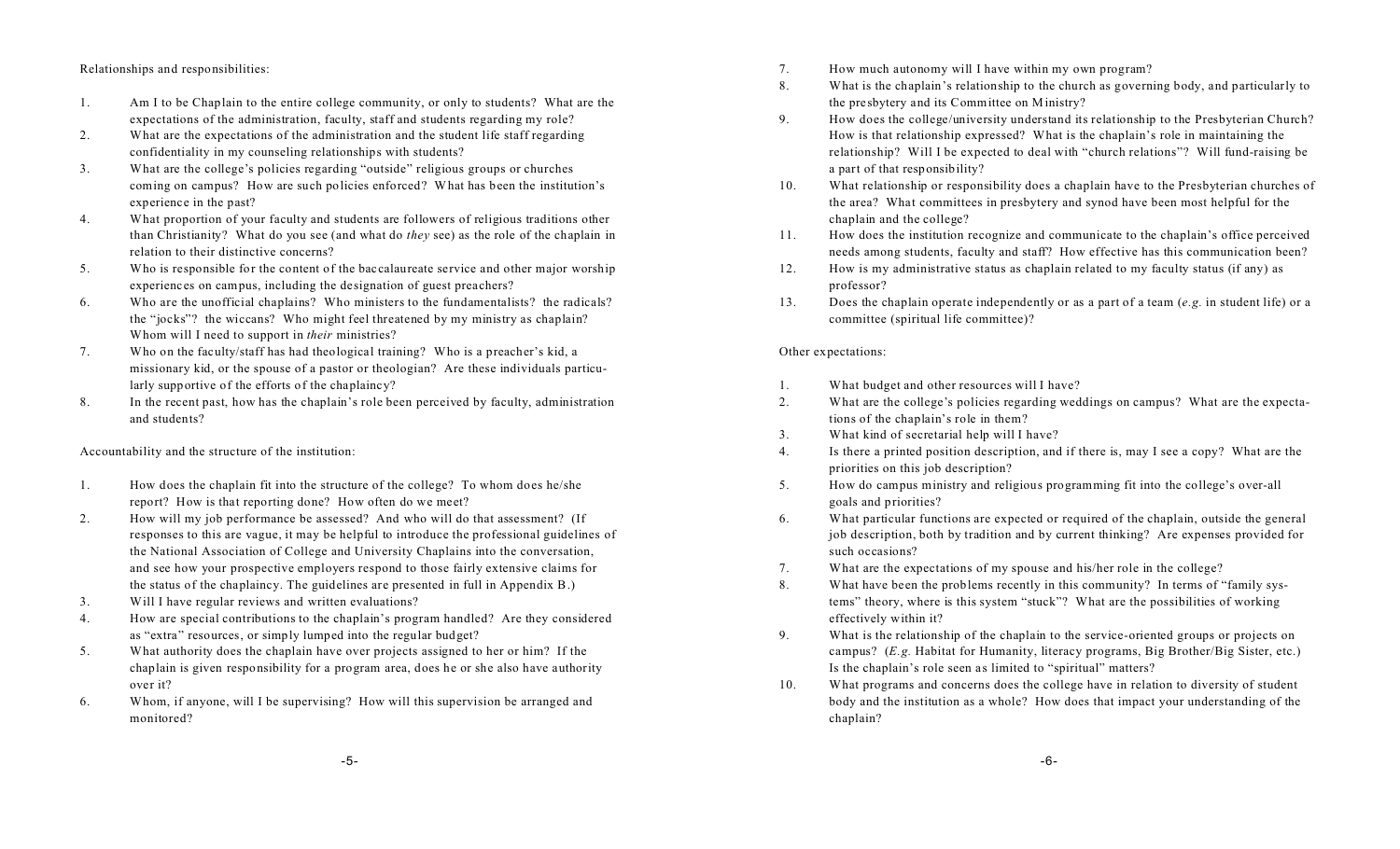#### Financial and logistic questions:

- 1. How are salaries determined? What factors are considered in establishing salaries?
- 2. How are salary increases determined? What has been the rate of increase over the past ten years? Is a salary cap in effect at present?
- 3. What is the working calendar of the chaplain? Nine months, or ten, or twelve?
- 4. Are realistic hours anticipated in connection with the job description?
- 5. Will I receive a tax-exempt "manse allowance"? How will travel, books, and other professional expenses be handled? Which pension fund should I use? (For many related questions, see Chapter IV.)
- 6. Will I be treated as a peer of my fellow clergy in the presbytery? Will I be subject to the same rules for minimum salary and benefits?
- 7. What travel and professional allowances are provided? Is attendance at professional meetings encouraged? What would be my travel budget?
- 8. What provisions are made for sabbaticals and/or professional development?
- 9. What is provided (in terms of both time and funds) for continuing education, as required by most presbyteries?
- 10. Will I have study leave time, or must I take continuing education as part of my vacation time?
- 11. Does it appear that the administrative leaders of the college or university will be staying here for some time to come? Might changes in administration be accompanied by significant changes in attitude towards the spiritual life program?
- 12. What kinds of support groups are available for my own needs?

#### **C. The call process**

In seeking a college or university chaplaincy, you will be entering into a complex and sometimes conflicted relationship with two institutions: the church (and especially the presbytery of which you will be a member) and the academy. You will find more discussion of this relationship in Chapter IV.

For now, it is enough to be clear that you are seeking employment by a college or university which is totally independent of the Presbyterian Church and its control. Whatever the relationship between church and academy, it has been developed on the basis of free commitments on both sides, usually in a written covenant or agreement between the school and the synod. As an employee of the college, you will be responsible to its administration just as any other employee.

At the same time, as a minister of Word and Sacrament, you are accountable to the presbytery within which you reside, and of which you are a member. Sometimes the chaplain of a Presbyterian-related institution is a member of some other denomination, or is not an ordained minister. If you are in such a situation, you might contact the presbytery executive to discuss your potential relationship to the Presbyterian Church and the presbytery.

One concrete expression of this relationship is found in the process by which the college or university calls you to a ministry as its chaplain. You may want to ask whether the college has consulted with the presbytery Committee on Ministry, in the process of drawing up the job description for a new chaplain, and in setting the terms of call (or terms of employment).

The college should present a call to the Committee on Ministry, including "a description of the goals and working relationships, financial terms, and the signatures of the minister, a representative of the presbytery, and, where possible, a representative of the employing agency."

If your call is approved by the presbytery, "it is appropriate for presbytery to conduct a service of installation similar to that found in G-14.0510, or a service of recognition, at the inauguration of this ministry."<sup>2</sup> This occasion can be a very helpful time for the college to reaffirm its relationship to the church, and for the church (in the persons of participating pastors and elders) to affirm its commitment to the college. Above all, it provides a clear affirmation of your own place and role as chaplain, serving the college and its people as a representative of the Presbyterian Church (USA). (See Appendix A for one example of a Service of Installation.)

> 1 *Book of Order*, G-14.0517a 2 *Ibid.,* G-14.0517b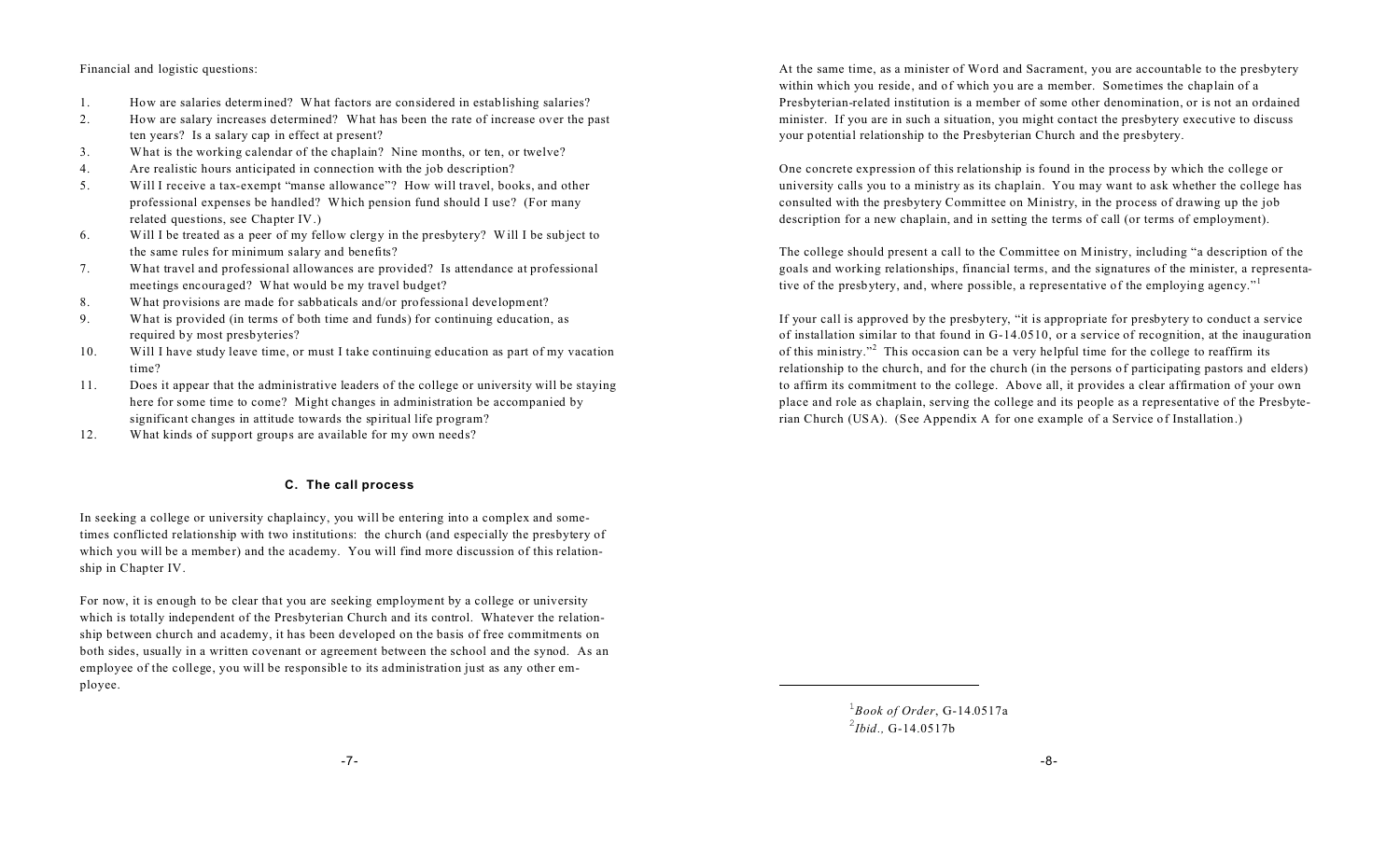# **II. "SO YOU NEED A CHAPLAIN?" Some guidance for colleges and universities seeking a chaplain**

If a college or university has chosen to maintain an active relationship with the Presbyterian Church, there are many ways to make that relationship real. An obvious one is the employment of a chaplain to serve the spiritual and religious needs of the school as a whole. But where to find that person, and what kind of person to look for, may not be so obvious.

This chapter draws on the experience of a number of college presidents and chaplains to offer some practical suggestions for the search process.

A first step will be defining the position of chaplain, and the qualifications that will be weighted most heavily in the selection process. At this early point in the process, the college or university might well invite someone from the Presbyterian Church to play a role. A member of the synod's committee on higher education would be one logical choice, or perhaps a respected member of the presbytery in which the college operates. The church representative might be given a clearly limited role if the college is concerned about "church interference." Nevertheless, this involvement can help to build the college-church relationship, and to open the way for the new chaplain into the life of the presbytery and synod.

The membership of a chaplain search committee should probably include of representatives of a variety of college constituencies, in addition to a representative of the Presbyterian Church. These might be students of differing religious persuasions, student affairs staff, and members of the teaching faculty. Part of the search process will be clarifying the role(s) of the chaplain. The committee will be aided in this process by looking at current chaplain standards in Appendix B, and other materials mentioned in Chapter VII, section C.

How the chaplaincy is defined will shape the search process; the suggestions that follow will have to be viewed in light of the specifics of the position description and qualifications.

### **A. Where to look for candidates**

You and your institution probably have relationships with churches, presbyteries, and synods, that might well provide you with some very good candidates for a chaplaincy. However, if you decide to fill this position through an open search, there are a number of channels you can use effectively.

If a major part of the chaplain's qualifications are in the academic area, notices in *The Chronicle* 1

*of Higher Education* are a good tool. However, you may find that you are hearing from candidates who are primarily interested in teaching positions and view the chaplaincy as a "compromise" in a limited job market.

Therefore, even if your position demands academic qualifications, you may also want to advertise through other channels as well. (Details on some useful media are given in Chapter I, pages 3-4.) If you are primarily seeking an ordained Presbyterian minister, it may be helpful to use the position listings maintained by the Presbyterian Church offices in Louisville. Another very useful place to announce the position is the listing maintained by the Higher Education Ministries Arena. This ecumenical resource has the broadest listing of persons interested in ministry in higher education, and is watched by many well-qualified people in the field.

### **B. The search and selection process**

In some respects the search for a college chaplain is no different from the search for a faculty member or administrator. There are a few special factors, however, growing out of the fact that the chaplain will normally be a minister member of his or her presbytery, and will become a member of the presbytery in which the college is located.

This means that the person who is chosen for the position should be "called" to that position, in much the same way as a pastor is called to a new congregation. If someone representing the synod or presbytery has been involved in the search process, it should make the calling process considerably simpler.

The presbytery "has the responsibility and power to ordain, receive, dismiss, install, remove, and discipline ministers, to plan for the integration of new ministers into the life and work of presbytery, and to find in order, approve, and record in the presbytery minutes the full terms of all calls, and changes of calls approved by the presbytery."<sup>1</sup>

This clearly indicates that from the perspective of the Presbyterian Church, a minister who is called by a college or university as its chaplain should receive that call with the approval of the local presbytery. The presbytery will then request that the candidate be dismissed from the presbytery where he or she is currently enrolled. The inviting presbytery's Committee on Ministry will be the appropriate body to handle the approval of the candidate for the call, to request transfer from the current presbytery, and to receive the new chaplain into its own membership.

*Ibid.,* G-11.0103n.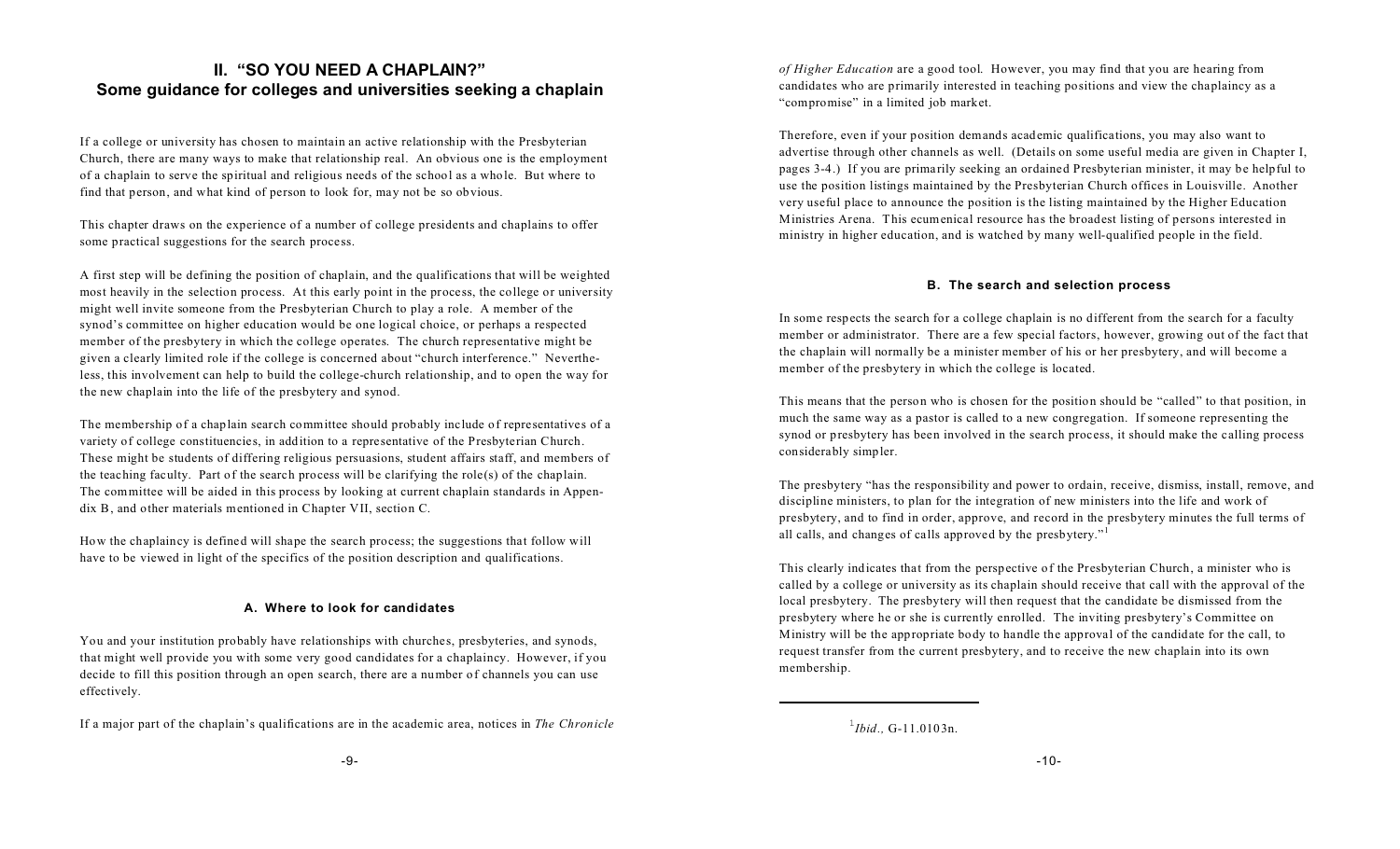Early and frequent contact with the presbytery and its Committee on Ministry should make that whole process much easier for everyone. More important, it will lay the foundation for a healthy relationship between the college and the church, through the chaplain's role in both institutions.

From the point of view of the presbytery, it is expected that a new chaplain will be installed in that position, with a commission named by the presbytery officiating in that special service of worship. The service of installation can make a powerful statement to both the college and the church about the relationship between them, and the role of the chaplain in both. (See Chapter VI, A, and Appendix A.)

#### **C. Questions to ask in interviews**

You may want to look at Chapter I, pages 4-7, to see some of the questions that have concerned college and university chaplains in the past. The questions your search committee puts to candidates for the chaplaincy will reflect your own concerns, but here are a few others that would be worth pursuing:

#### Style of ministry:

- 1. What is your vision for chaplaincy at this institution?
- 2. What ideas do you have for working with students on this campus? Are you primarily interested in personal contacts and counseling, or in program and organizational development? What have you done in the past in those areas?
- 3. What do you think would be a healthy relationship between the college/university and local churches? How would you help to make that a reality?
- 4. What style of corporate worship do you think would be appropriate for this community? How would you plan and lead chapel services?
- 5. How do you see your role in relating to students and faculty who are adherents of other religious traditions than Christianity?
- 6. How do you plan to take care of your own needs—physically, emotionally, and spiritually?

#### Relationships:

- 1. How do you expect to be involved with the various constituencies of the college/ university?
- 2. What is your view of relating with religious groups on campus that differ significantly from your own beliefs and practices? This might include other Christian expressions,

followers of other world religions, and people with no religious convictions.

- 3. How do you see yourself relating to the faculty and to the academic life of the college?
- 4. What are your expectations regarding the confidentiality of your counseling and other conversations?

#### Accountability:

- 1. In your work you will be accountable to particular people within the college/university structure. Are you comfortable about that relationship or do you have any questions about it?
- 2. How do you perceive yourself as working in the role of supervisor of others?
- 3. How have you been involved in the presbytery and the wider church in your ministry? What kind of role do you hope for in this presbytery?

#### Financial considerations:

- 1. If you have been in pastoral ministry, you will find some things rather different in this position, as an employee of the college/university. What questions do you have regarding salary and benefits as compared with those you have been receiving in a congregation?
- 2. If you are currently covered by the Presbyterian Board of Pensions, you may need to consider whether you want to remain with that program for medical and retirement coverage, or to shift to our own coverage. What questions do you have about those options?
- 3. What are your expectations about typical ministerial benefits, such as tax-exempt manse allowance, as a part of your salary?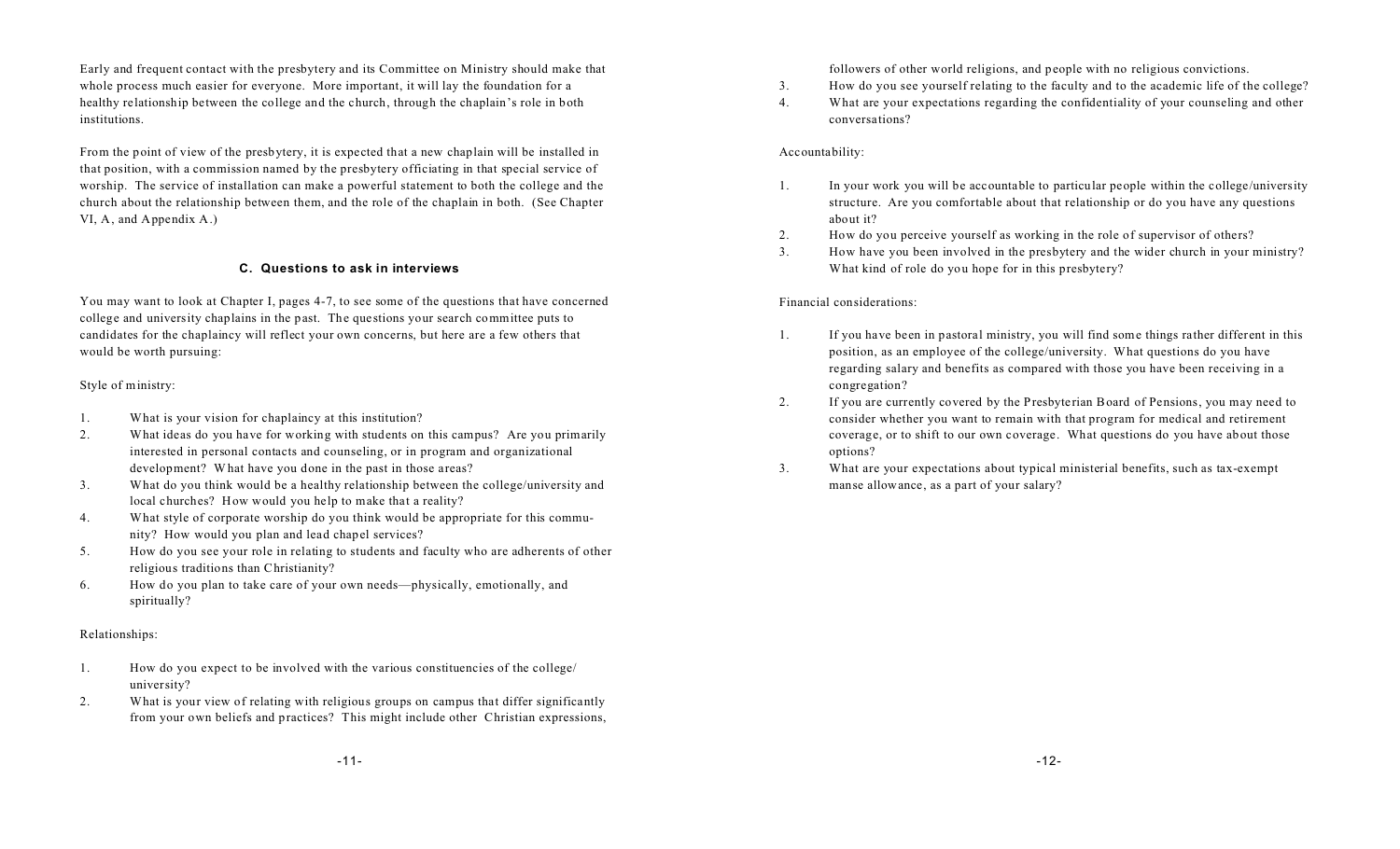## **III. GETTING CLEAR ON WHAT IS WANTED: THREE COMMON MODELS FOR CHAPLAINCY**

Whether you are seeking a chaplaincy position, or are seeking a new chaplain, you may benefit by considering briefly some of the different ways a chaplain might operate in an institution of higher education. We present here just three of the more common models for chaplaincy, based on the comments of a number of chaplains and administrators who have experienced each of them.

#### **A. The Chaplain as Student Affairs Staff Member**

The most common pattern for chaplaincy is based on the assumption that the chaplain is above all concerned with student life at the institution. That assumption is often expressed structurally by placement of the chaplaincy within the office of student affairs. In a 2001 survey of chaplains, 57% reported to the Dean of Students or Vice President for Student Development.

This arrangement emphasizes the functions of the chaplain as counselor and director of religious programming. Conversely, it minimizes the chaplain's responsibilities toward the faculty and staff of the college, and in the academic life of the institution.

One advantage of this model is that it offers a clear affirmation of the chaplain's responsibility with and for students. Since most of the chaplain's responsibilities, even under the other models, do in fact relate to students, it makes good sense to show this clearly in the organizational placement of the chaplain.

There are disadvantages to this arrangement, however. Depending on relations between classroom faculty and student affairs personnel, it may undermine the chaplain's standing among faculty colleagues. The chaplain may be confronted with serious role conflicts as well, since he or she may be expected, for example, to assist in the disciplinary functions of the student affairs office, when that may interfere with the role of counselor, older friend, and religious leader. Further, many chaplains find that their student affairs offices place great importance on student activities and "numbers," while much of the chaplain's work in pastoral care and counseling produces few numbers and fewer programmed events.

#### **B. The Chaplain as Faculty Member**

At a number of Presbyterian-related colleges and universities, the chaplain is also a full- or part-

time member of the teaching faculty, with his or her time divided between the two roles. Ten percent of chaplains in 2001 reported directly to the Academic Dean or Vice President for Academic Affairs.

One advantage of this arrangement is that it gives the chaplain a much greater connection with the members of the faculty, both as colleague and as pastor. It also makes clear the institution's commitment to the intimate connection between faith and learning.

Disadvantages include the stress placed on one person trying to perform two very demanding tasks, and more importantly, the difficulty of dealing with role conflicts. (It may be difficult to tell students that they're flunking your course, while still assuring them that you accept and affirm them as persons—especially if you have a strong pastoral relationship with them.)

#### **C. The Chaplain Relating to the President**

In many ways, to place the chaplain in direct relationship to the president of the college or university is the clearest affirmation of the chaplaincy as serving all constituencies of the institution. It avoids the tendency to reduce the chaplain's role to one of "care-taker" for students alone, or to a purely academic one. In our survey, 36% of chaplains reported directly to the president.

But there are problems in placing the chaplain's office in direct relationship to the president. Most obvious is the fact that most presidents have a few other concerns to deal with, and may find themselves unable to give the attention and supervision that are important to a healthy chaplaincy. Such an arrangement may also make the chaplain too much of an "administrator," at some remove from the immediate concerns of student life and the classroom activities of the college.

#### **D. Conclusions**

There is no clear and obvious way to locate the chaplaincy within the structure of most colleges and universities—which in itself tells us something of the anomalies involved in this form of ministry. The three models above represent the simplest ways of dealing with the question. A number of institutions have tried more creative approaches, such as having the chaplain report both to the office of student affairs and to the president, relating to each of them in carefully defined areas of the chaplain's responsibilities.

These three models seem to reflect, if only roughly, the three classical dimensions of ministry as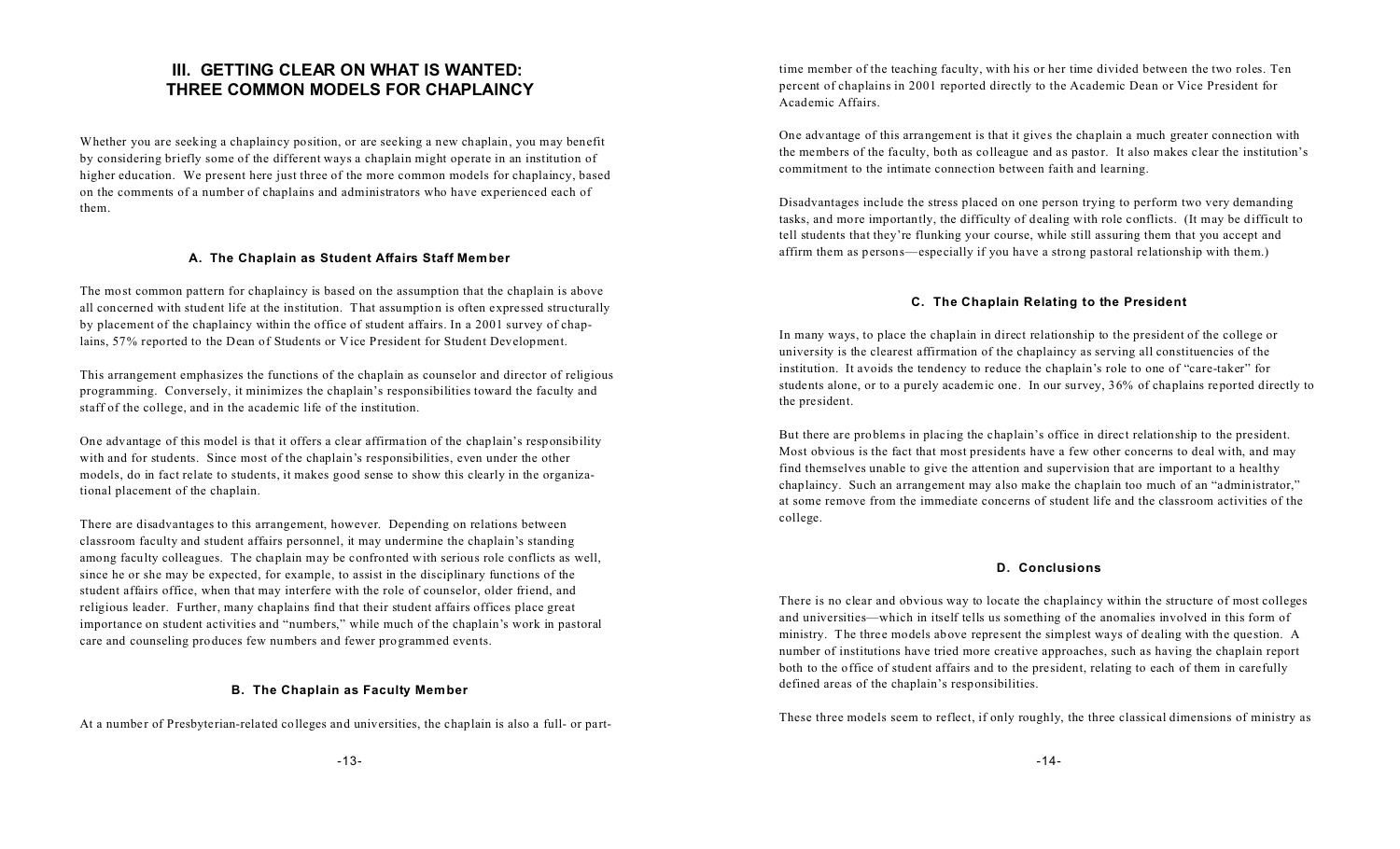understood in the reformed tradition: The chaplain as *pastor* will function in ways similar to the concerns of the student affairs area. The chaplain as *prophet* will be concerned with wider issues of college/university governance. The chaplain as *priest* will serve the community as a whole and may seek to offer a distinct perspective on the academic life of the institution.

The three dimensions of ministry in a chaplaincy are greater than one model adequately contains. The administrative placement of the chaplain may indicate the expectations of the primary functions of the position, but all three will usually be present. Perhaps most important is that we understand and appreciate the ambiguities and limitations of any of these arrangements, and be willing to continue working cooperatively with the chaplain within your specific context.

## **IV. TERMS OF CALL / TERMS OF EMPLOYMENT**

The title of this chapter indicates some of the complexities of the subject. In many ways, when the college employs a chaplain, it is simply hiring another employee, not significantly different from a professor or a basketball coach or a residence hall director. But it is also calling a minister, and is thus acting in relation to the presbytery in which it is located. And in employing an ordained minister, it is also dealing with some rather special questions of compensation and taxation. We will try to clarify some of those complexities in this chapter, and offer some ways of dealing with them.

The discussions in this chapter are for general information only. We recommend you consult the most recent edition of an authoritative clergy tax guide or a clergy tax specialist. Your presbytery should be able to provide the names of some local clergy tax specialists.

#### **A. Housing Allowances**

By long tradition, many ministers serving local churches have been provided with free housing, often called a manse or parsonage, as part of their compensation. That custom seems to be fading at present, as more and more pastors prefer to build equity in homes of their own, even if they may be moving within a short period of time. The pattern, however, continues to influence both Presbyterian Church practice, and our federal tax laws. When a manse is not provided, it is normal for Presbyterian pastors to be provided with a "manse allowance" as a part of their compensation package which is exempt from federal taxation.

Thus when a college or university employs a chaplain, it will need to decide whether it wants to provide a house—which a number of institutions still do, just as they provide houses for their presidents and deans and others. If that option is deemed impractical or undesirable, the question remains as to providing a housing allowance. Some Presbyterian-related colleges have refused to do this, holding that they are not religious bodies and therefore cannot provide such tax-exempt benefits to an employee.

Almost half of current Presbyterian college chaplains report receiving a tax-exempt housing allowance. A few of the chaplains receive free housing.

The law on this matter seems clear—at least considering that we're talking about tax law here.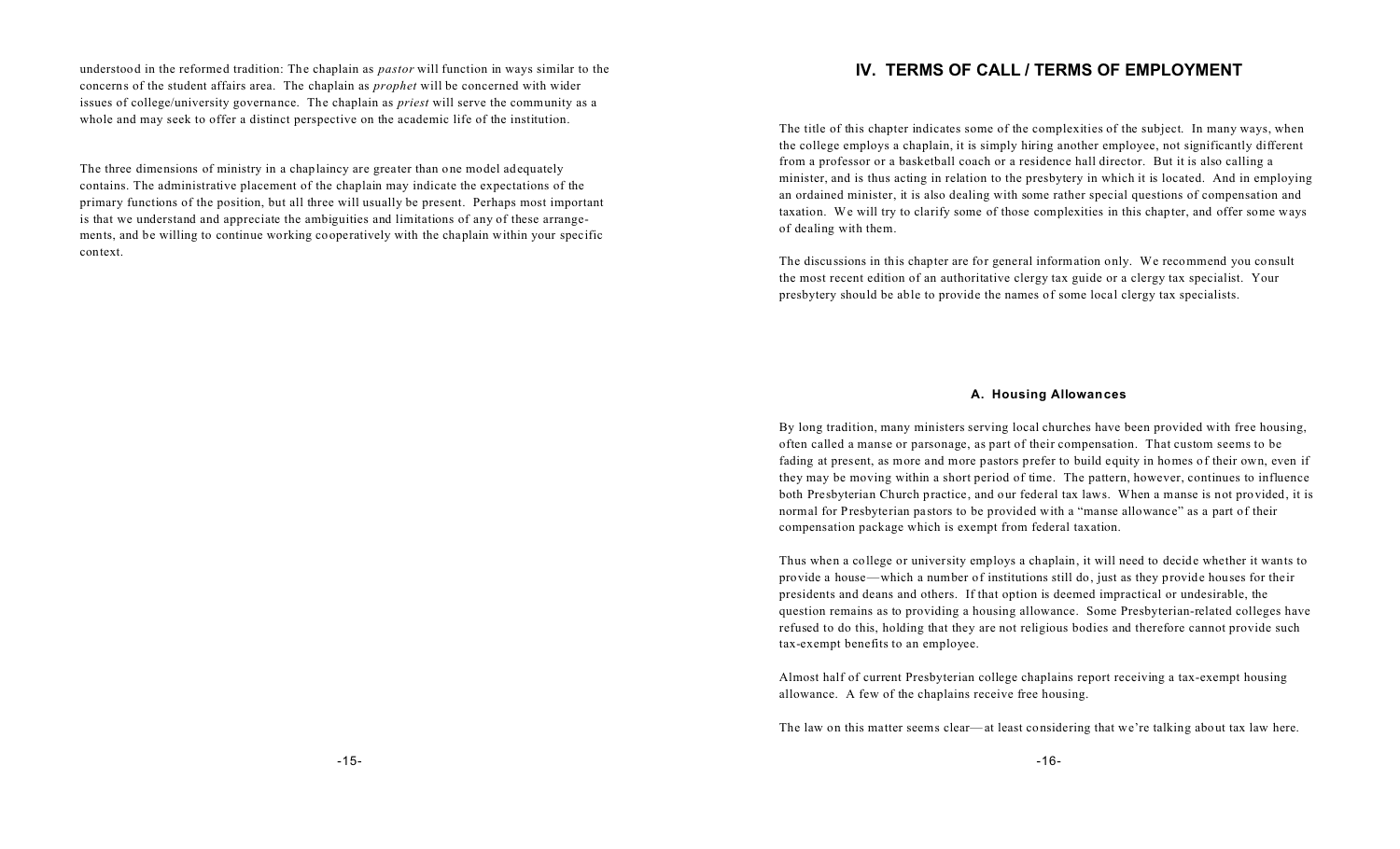The first question is whether a college chaplain is to be considered a "minister" in terms of tax law. The Internal Revenue Service defines a minister as one who is duly ordained or licenced by a religious body for "the ministration of sacerdotal functions and the conduct of religious worship, and the control, conduct, and maintenance of religious organizations ... under the authority of a religious body constituting a church or church denomination."<sup>1</sup> Thus a minister is determined to be such for tax purposes on the basis of (1) his or her ordination, and (2) his or her authority to perform three types of functions: the administration of sacraments, the conduct of religious worship, and the control or management of "a religious organization" that is under the control of a church.

Some obvious questions here need further clarification. With the help of Richard Hammar, one of the leading authorities in this field, we offer this guidance.

- Q. Must the chaplain perform all three of the functions listed above?
- A. No. As long as the chaplain is qualified to perform those functions by his or her ordination, and *does* perform *some* of them, that person should qualify. The IRS has acknowledged in a number of cases that one may be legitimately considered a minister even when that person is clearly not serving as the pastor of a local congregation.
- Q. Is a church-related college "a religious organization"?
- A. Most Presbyterian-related colleges and universities do not operate under the "control" of the church, which is a major factor in defining the institution as a religious organization. However, the chaplain's tax status as a minister will be strengthened if his or her employment by the institution is done in consultation with the church—which in this case would normally mean the presbytery. (See chapter V.)
- Q. What about ordained persons who are employed as full-time members of the faculty or administration?
- A. Unless the college or university is clearly under church control, *or* they perform some clearly sacramental or worship functions *for the institution*, they seem to fall clearly outside the IRS definition of "minister."

In sum, the director of one IRS office offered this unofficial view: "As I see it, the chief question I would ask is, 'Is the college chaplain an ordained minister, who performs ministerial (sacerdotal) duties?' If so his/her compensation could be treated as any minister's, even if much time

was also spent in teaching."

In terms of housing, then, it seems clear that the chaplain can legitimately exclude from his or her income for federal income tax purposes (but *not* from earnings reported for self-employment tax, the equivalent of social security taxes) the fair rental value of a house which is provided, and of a "parsonage allowance" which provides for housing-related expenses such as utilities, repairs, and furnishing. The chaplain who buys or rents a house, rather than living in a "parsonage" provided by the institution, can exclude from his or her income a portion of that income which is designated by the employer as a housing allowance. The amount of this allowance may be established at such a level that it covers rent or mortgage payments, plus utilities, repairs, furnishings, insurance, property taxes, additions, and maintenance—as long as the total amount does not exceed the fair rental value of the house if it were rented with furnishings, and including utilities.

For ministers who own their own homes, housing expenses that can be included in computing their housing allowance exclusion cover such things as: the down payment on the house, mortgage payments (both interest and principal), real estate taxes, property insurance, utilities (electricity, gas, water, trash removal, local telephone charges), furnishings and appliances (including repairs), structural repairs and remodeling, yard maintenance and improvements, household maintenance items (such as cleansers, light bulbs, pest control), and homeowners' association dues.

One essential point: For the chaplain to receive this important tax benefit, the college or university must clearly designate the housing allowance as a part of the chaplain's terms of employment.

#### **B. Income Taxes and Social Security**

As shown above, for purposes of federal income taxes the chaplain will normally be considered a minister. Like other ministers, the chaplain's income taxes will be paid in the usual way by income tax deductions from the regular salary. But for purposes of the social security tax system, the minister is always considered to be self-employed. Thus the chaplain's social security taxes are paid not through the usual FICA taxes, but through a "self-employment tax."

One anomaly created by this situation is that, while other college and university employees contribute only half of their FICA payments and the employer contributes the other half, the chaplain is expected to pay all of his or her self-employment tax. (Thus at 1996 rates, the normal college employee will be paying 7.65% of his or her salary, while the chaplain will be paying 15.3%.) This means that the chaplain pays income tax on the full amount of the self-employ-

<sup>&</sup>lt;sup>1</sup>Richard R. Hammar, *Church and Clergy Tax Guide*, 2001 edition (Matthews, NC: Christian Missionary Resources, 2000), p. 75.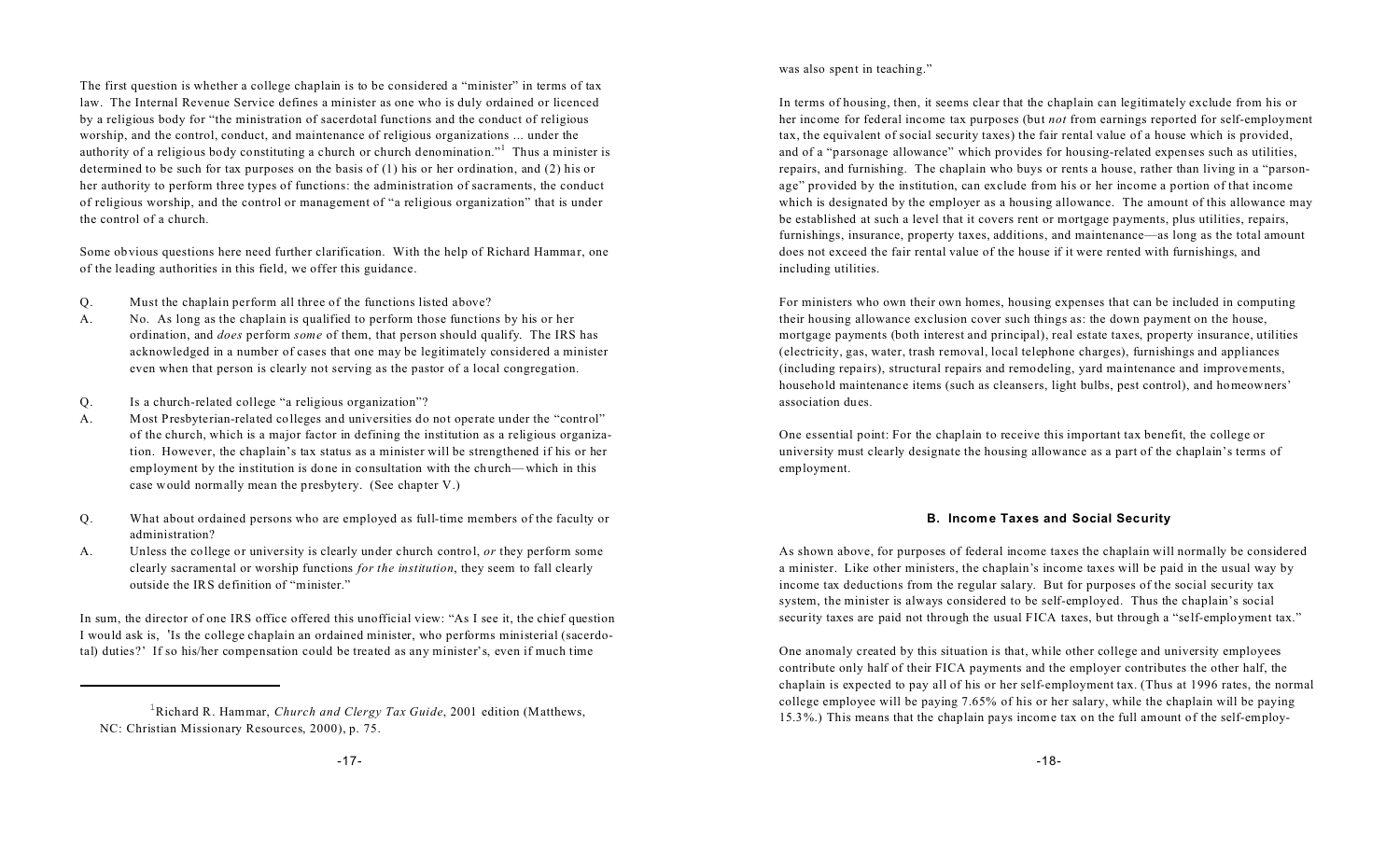ment tax. Many colleges and universities attempt to compensate for this anomaly by adding roughly 7.65% to the chaplain's salary. But the anomaly remains, because this extra payment has in the past been taxable as regular income. Some institutions deal with this by simply treating the chaplain like the rest of their employees, and paying their half of his or her FICA. That seems clearly contrary to IRS policies and rulings.

According to recent rulings, however, ministers can compensate for this anomaly in either of two ways: (1) by deducting 7.65% of their self-employment earning (without counting this deduction) for computing self-employment tax; or (2) by deducting half of their self-employment taxes as an adjustment in computing income taxes, whether or not they itemize deductions on Schedule A.

As mentioned above, the chaplain's tax-exempt "manse" or housing allowance *is* included in computing the self-employment tax.

The chaplain may choose to pay his or her self-employment tax through quarterly Estimated Tax payments (Form 1040-ES), or by increasing the amount regularly paid by deductions from his or her salary.

#### **C. Retirement and Insurance Benefits**

Here the chaplain's status as a minister seems to have less impact than it does in relation to taxes and social security payments, but there are some points that may need special attention.

First, the chaplain may well have been serving as a pastor in the Presbyterian Church (U.S.A.) or some other denomination. As a pastor, his or her retirement and insurance premiums will probably have been paid entirely by the employing congregation as part of the total compensation package. That is very different from the norm in academia, and all parties will need to be conscious of the major changes that will be involved for the new chaplain.

The new chaplain who has been serving a congregation will probably have been enrolled in the Presbyterian Board of Pensions or some similar church retirement plan. In the case of Presbyterians, this means that they will have been receiving both retirement and major medical coverage through the Board of Pensions. They may need to decide, as they enter the employment of a college or university, whether they prefer to continue their present retirement and major medical coverage with the Board of Pensions, or to enter the retirement and medical plans of their new employer.

There is no universally valid answer to this question. The TIAA/CREF retirement programs

provided by most colleges and universities may offer the hope of better retirement benefits, but there is no guarantee of that. If the college or university provides reasonably good medical coverage, it may be preferable to the major medical program offered by the Board of Pensions. One problem, however, is that the minister/chaplain will not normally be permitted by the Board of Pensions to drop medical coverage while maintaining retirement coverage with them.

The majority of Presbyterian chaplains report that they participate in the TIAA/CREF programs of their institutions, while others are contributing to the Presbyterian Board of Pensions retirement fund. For medical coverage, most rely on their institution's insurance program, some participate in the Major Medical coverage provided by the Board of Pensions, and a few are covered by their spouse's medical plan.

For those covered under the Board of Pensions, separating their medical coverage from their retirement plan is problematic. If a chaplain wishes to retain Board of Pensions retirement coverage while using the medical insurance program of his or her institution, special permission must be requested from the Board, with some compelling reason for making the separation.

The new chaplain should consult with the national or regional offices of the Board of Pensions, and with the business office of the college or university, to get comparable details on the costs and benefits of each option.

#### **D. Travel and Continuing Education**

While the chaplain may often be considered an administrative member of the college rather than a full faculty member, the chaplain like any member of the teaching faculty will need support for travel and study. It should also be noted that presbyteries are increasingly calling on congregations to provide regular study leaves for their pastors.

The Task Force on the Status of the Chaplain recommended in 1992 that Presbyterian-related colleges and universities should "encourage and provide means by which chaplains can fulfill their governing body responsibilities." That implies that travel and other expenses, as well as "time off" from campus responsibilities, should be provided to enable the chaplain to participate actively in his or her presbytery, and perhaps in synod and General Assembly events as well. Some colleges and universities also cover expenses for their chaplains to attend the Presbyterian General Assembly each year, with the understanding that being present for this national gathering helps not only the chaplain but the institution as a whole to relate to the Church.

Chaplains also benefit from regular participation in gatherings of colleagues in chaplaincy and campus ministry, and of other regional and national groups in which they have interest. Employing institutions may well provide travel and other funds similar to those available to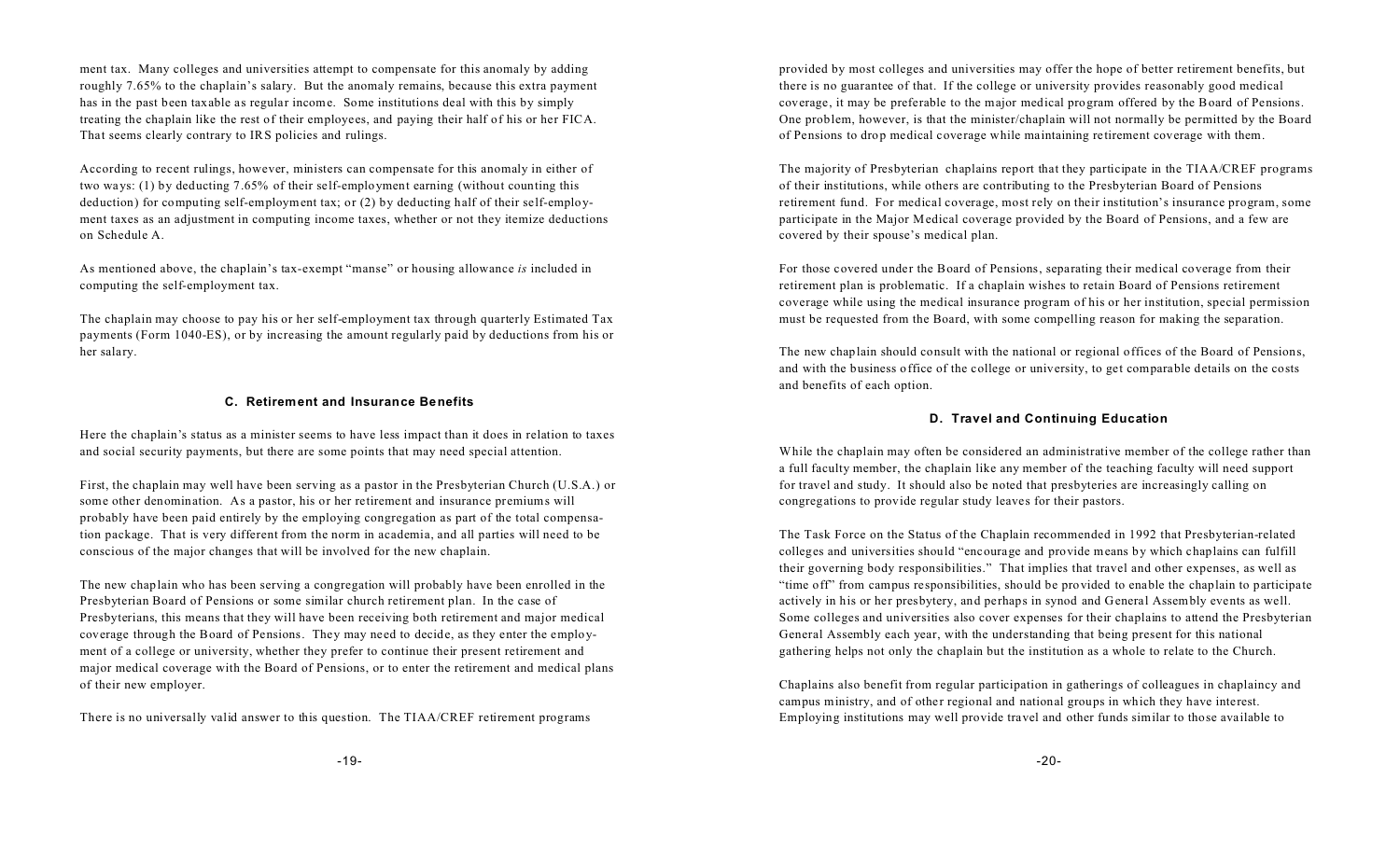teaching faculty for such events. For details on professional organizations in this field, and possibilities for continuing education, see Chapter VII.

#### **E. Compensation Structures**

Surveys of chaplains yield an interesting picture of compensation arrangements.

A number of factors seem to influence these levels of compensation, including length of tenure in the position, the general financial strength of the institution, and the chaplain's academic status.

Each presbytery annually determines the minimum salary for its full time clergy. The chaplain's compensation should at least be at that level. A number of institutions place new chaplains at the salary level of new assistant professors.

## **V: THE CHAPLAIN, THE COLLEGE, AND THE CHURCH**

As we have noted above, the chaplain occupies a unique position between the academy and the church. While normally an employee of the college or university, the chaplain is also a minister member of a presbytery. As such, he or she is responsible to the presbytery to act and preach and teach in a manner befitting a "minister of Word and Sacrament." As a member of presbytery, the chaplain will be expected to attend its meetings, to serve on its committees, and to report annually on the ways in which he or she is fulfilling the calling of minister.

This chapter will examine the relationship of the chaplain to the Presbyterian Church in particular, even though Presbyterian-related institutions sometimes employ chaplains who are ministers in other denominations. Some limited considerations for such situations are included in the last section of this chapter.

#### **A. The Status of the Chaplain as an Ordained Minister**

No Presbyterian minister can serve legitimately apart from a presbytery. It is the presbytery which ordains the minister, which approves his or her call to a particular ministry, which provides the minister with discipline and support, and which validates his or her ministry each year. The *Book of Order*, that part of the Constitution of the Presbyterian Church (U.S.A.) which sets forth its structure and basic rules of operation, tends to treat ministry in local congregations as the norm, but clearly recognizes a wide variety of specialized ministries as well. Named among these people in special ministries are "educators, chaplains, pastoral counselors, campus ministers," and many others.

The *Book of Order* establishes four categories for active minister-members of the presbytery: (1) validated ministries within congregations of the Presbyterian Church; (2) validated ministries in other service of the Presbyterian Church; (3) validated ministry "in service beyond the jurisdiction of this church," and (4) the status of "honorably retired."<sup>1</sup> The Task Force on the Status of the Chaplain concluded after lengthy discussion that college and university chaplains might best be considered as belonging in the third category rather than the second, since most Presbyterianrelated colleges and universities are independent of any control or jurisdiction of the Presbyterian Church.

Ministers who are "designated as educators, chaplains, pastoral counselors, campus ministers ...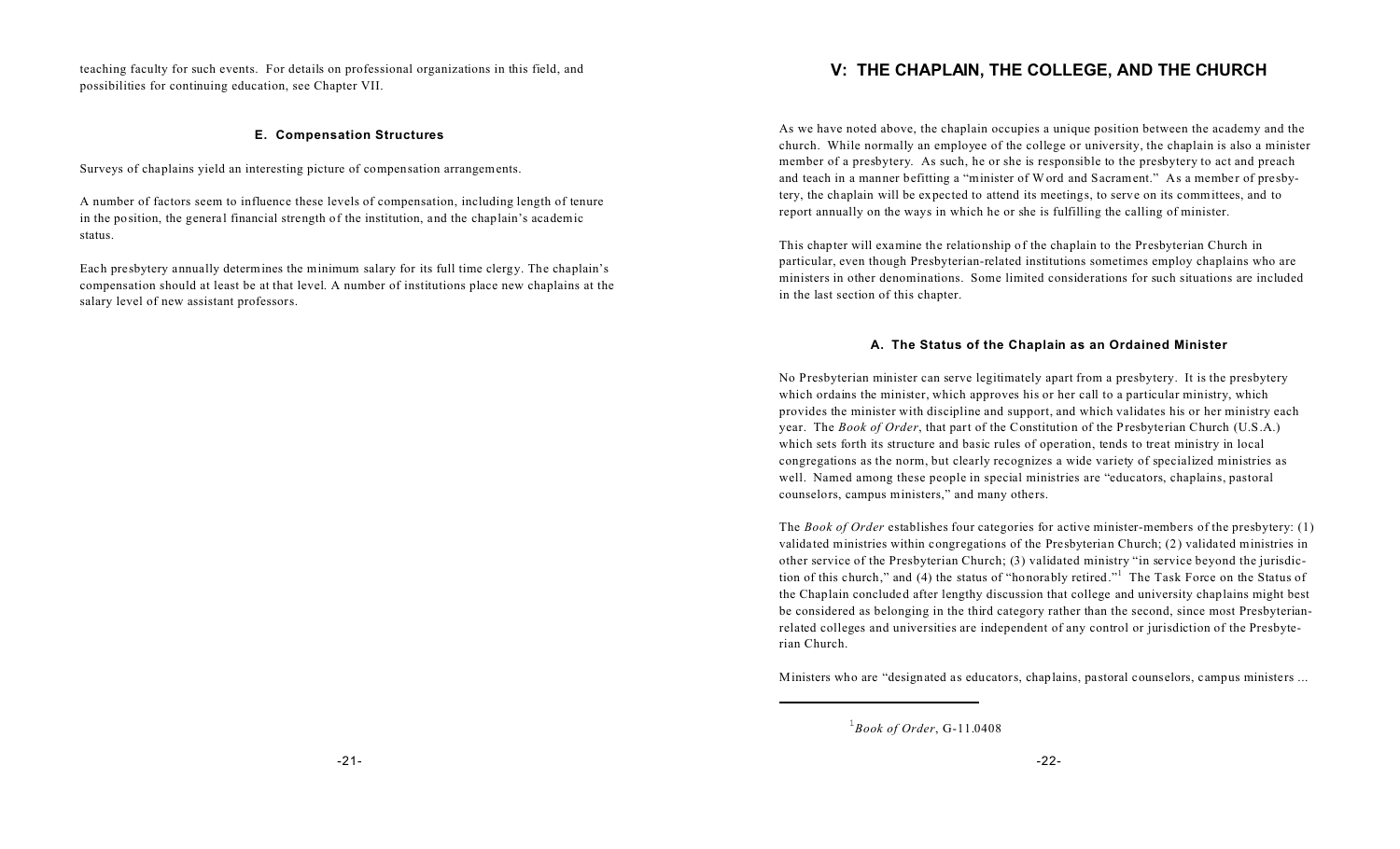or in other specific tasks appropriate to the ministry of the church ... shall evidence a quality of life which helps to share the ministry of the good news. They shall exercise pastoral care of those for whom they are responsible and shall seek to fulfill their ministry by serving Christ and their fellow men and women, strengthening the church and equipping it for concern and service to the life of the human community. In addition to fulfilling the particular responsibilities to which they are called, they shall participate in a congregation, in their presbytery, and in ecumenical relationships, and shall be eligible for election to the higher governing bodies of the church and to the boards and agencies of those governing bodies."<sup>1</sup>

It is expected that any minister, whether serving a congregation or in some special form of ministry, will be a member of the presbytery in which he or she is serving. Clearly, this membership should be more than a mere formality. But while the minister has responsibilities toward the presbytery, it is equally true that the presbytery has responsibilities toward its minister members.

#### **B. The Role of the Presbytery**

The presbytery plays a far greater role in the life and career of a Presbyterian minister than do the academic and professional associations which are so much a part of life in higher education. "Credentialling" is just a part of the presbytery's role. Its Committee on Ministry can often provide valuable support and guidance for the chaplain; it is a common concern among chaplains, however, that this support from the presbytery is often sadly lacking.

Normally, if the chaplain has been ordained in the Presbyterian Church, he or she has been guided by a presbytery through preparation for the ministry, including theological study, and has been examined at various stages along the way until finally being approved to receive a call to a particular ministry, and approved again to be ordained to that ministry. That is not the end of the presbytery's concern, however. Whenever the minister is called to a new position, that call must be considered and approved by the presbytery in which the new position is located, as well as by the presbytery from which the minister is moving. In considering such a call, the presbytery's Committee on Ministry will weigh such factors as the suitability of the person for the position, the health and needs of the calling congregation or other institution, the appropriateness of the compensation being offered to the minister, the theological views of the minister, and more.

While the college or university is certainly free to employ anyone it may choose as a chaplain, it

1 *Ibid.*, G-6.0203

The role of the presbytery extends beyond merely approving the call of a chaplain. The *Book of Order* adds that the presbytery "has the responsibility and power ... to ordain, receive, dismiss, install, remove, and discipline ministers, to plan for the integration of new ministers into the life and work of presbytery, to establish minimum compensation requirements for all pastoral calls  $(G-14.0506e)$  ... and to find in order, approve, and record in the presbytery minutes the full terms of all calls, and changes of calls approved by the presbytery."<sup>1</sup> Thus the presbytery should be a source of support and guidance for the chaplain, as it is for every minister. Any changes in the chaplain's job description or terms of employment should be made known to the presbytery, even though the presbytery probably does not have the power to "approve" or reject such changes as it would for a congregation.

The *Book of Order* further specifies that "a call to a validated ministry in other service of this church or in service beyond the jurisdiction of the church shall ordinarily be in a form which includes a description of the goals and working relationships, financial terms, and the signatures of the minister, a representative of the presbytery, and, where possible, a representative of the employing agency."<sup>2</sup>

In practical terms, when a college or university is about to employ a new chaplain, it would clearly be appropriate to consult with the presbytery's Committee on Ministry as the position description is formulated and as the terms of employment are worked out. Once a candidate has been selected, a letter of call should be presented to the Committee on Ministry for its consideration and approval. It will then be the prerogative of the presbytery to issue a formal call to the candidate, and to arrange for his or her transfer from another presbytery if that should be necessary. If the Committee on Ministry follows the procedure it normally does in calling pastors of congregations, it may want to meet with the candidate, if not prior to formal approval, at least soon thereafter.

The chaplain who is being called will be examined by the Committee on Ministry, and then by the presbytery as a whole, "on his or her Christian faith and views in theology, the Sacraments, and the government of this church."<sup>3</sup> In cases where a chaplain is called to begin work before the next scheduled meeting of the presbytery, the Committee on M inistry may approve the call, with the recommendation that it be confirmed by the presbytery at a later date. The only

> 1 *Ibid.,* G-11.0103n. 2 *Ibid*., G-14.0517a 3 *Ibid.*, G-11.0402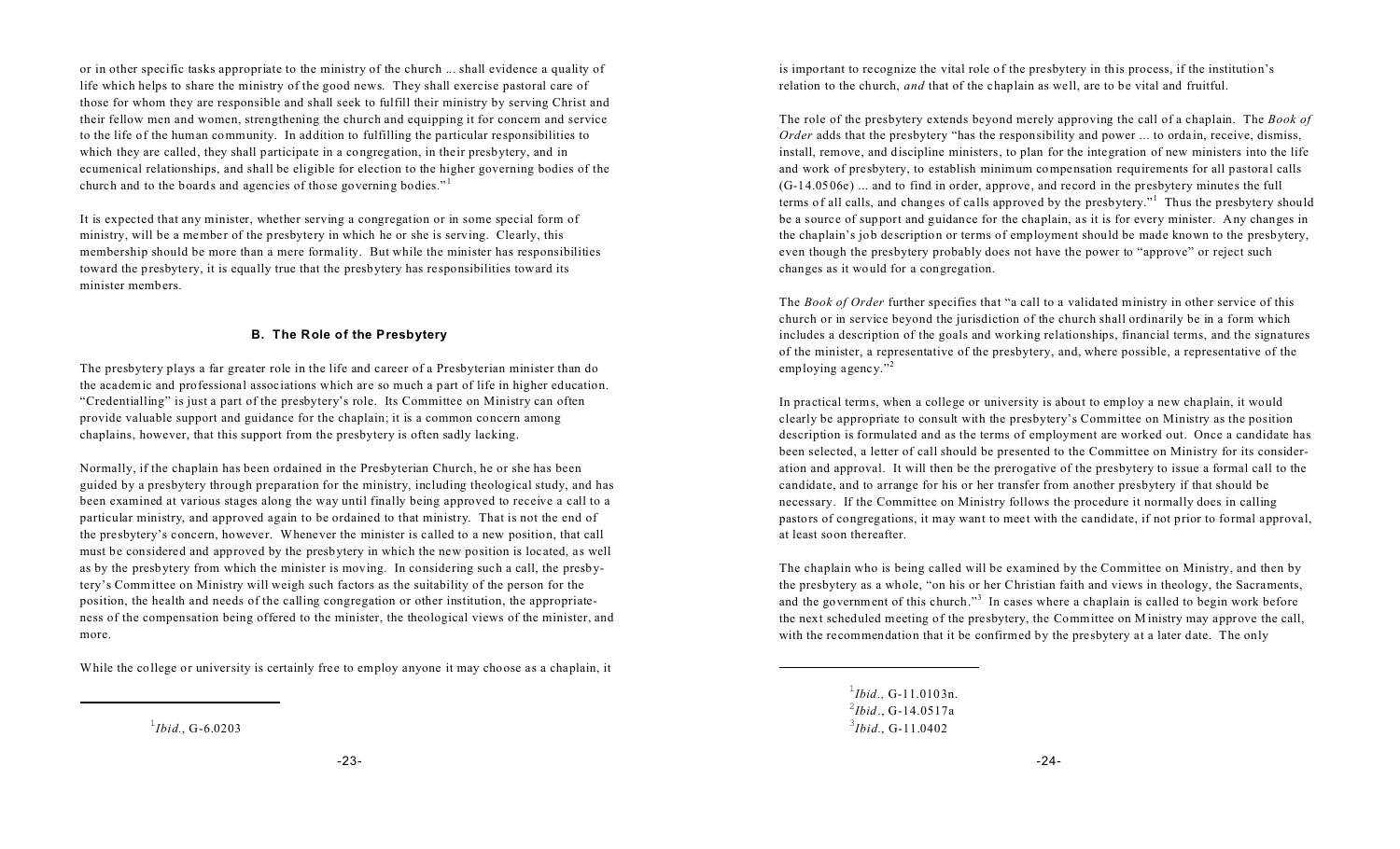consequence of this delay is that the chaplain's installation must be postponed until the final action of the presbytery.

While this process may seem to give the church undue control over the college's or university's power to employ a chaplain, it is highly unlikely that any presbytery would choose to exercise such control. Rather, it is a very concrete way of affirming the college's relationship to the church, while also providing the new chaplain with a helpful introduction to the presbytery, and thus to the churches in the area of the college.

One very concrete way of symbolizing the relationship between the college and the church is by arranging for a formal installation of the chaplain. This is normally done in conjunction with the presbytery, with representatives of the presbytery as well as of the college or university taking part in the service. A number of chaplains currently serving Presbyterian-related colleges and universities have been installed in such services of worship, and both they and their institutions have found this event to be a helpful affirmation of the relationship between academy and church, and of the chaplain's unique role in the relationship.

Another important point of contact between the chaplain and the presbytery relates to the celebration of the Lord's Supper. The sacrament should be administered only with authorization by "the governing body which has jurisdiction over the ministry exercised by the particular minister."<sup>1</sup> In most cases it is the presbytery that grants this authorization, often for a year at a time.

#### **C. Covenants between Colleges and Governing Bodies**

Another anomaly of the chaplain's position is that he or she, as a Presbyterian minister, is a member of the presbytery within which the college or university is located, while the college or university is usually more directly related to the synod—a geographically wider governing body of the Presbyterian Church. That relationship usually takes the form of a covenant by which the college or university and the synod have undertaken various commitments to one another. The covenantal connection may be relatively strong, or may be little more than a formality. But it is important to recognize that this relationship, like that with the presbytery, is never one of control, but rather one of partnership. Most synods have committees on higher education, which provide one specific focus for the relationship.

While the chaplain will not necessarily have a direct relationship with the synod, he or she may

 $^{1}$ *Ibid.*, W-2.4012.b.

provide a helpful connection by serving on the synod's higher education committee, or by serving on other committees which will make the chaplain a real and useful member of that wider church body. The synod can frequently serve as a useful base for the convening of conferences or consultations on the church's role in higher education; here too the chaplain can serve as a helpful link and as a resource person, as well as gaining personal knowledge and growth from such involvement.

It should be noted that colleges increasingly relate to presbyteries rather than, or in addition to, synods. This makes it more important than ever for the chaplain to develop a healthy relationship with the presbytery, beginning with its Committee on M inistry.

#### **D. Chaplains from Other Denominations**

It is quite possible that a college or university related to the Presbyterian Church may choose to employ as chaplain a minister of another denomination. It is important to note that this need not be a barrier to that chaplain's active participation in the presbytery, and to the institution's continuing relationship with the presbytery through that chaplain.

The Presbyterian Church (U.S.A.) has long been committed to ecumenical relationships with many sister denominations in this country and around the world. On the basis of this commitment, the *Book of Order* states clearly that "a minister of the Word and Sacrament of another denomination in correspondence with the General Assembly, whose ecclesiastical relations have been certified by that denomination, who ... has become a minister serving a cooperative specialized ministry in which this church shares the sponsorship ... may be enrolled for the period of this service as a member of a presbytery and have temporarily the rights and privileges of membership."<sup>1</sup>

Given this openness to receiving ministers of other denominations into active membership in the presbytery, it would be very appropriate for the college or university to be in conversation with the Committee on M inistry early in the search process, and to introduce the new chaplain into the presbytery as soon as possible.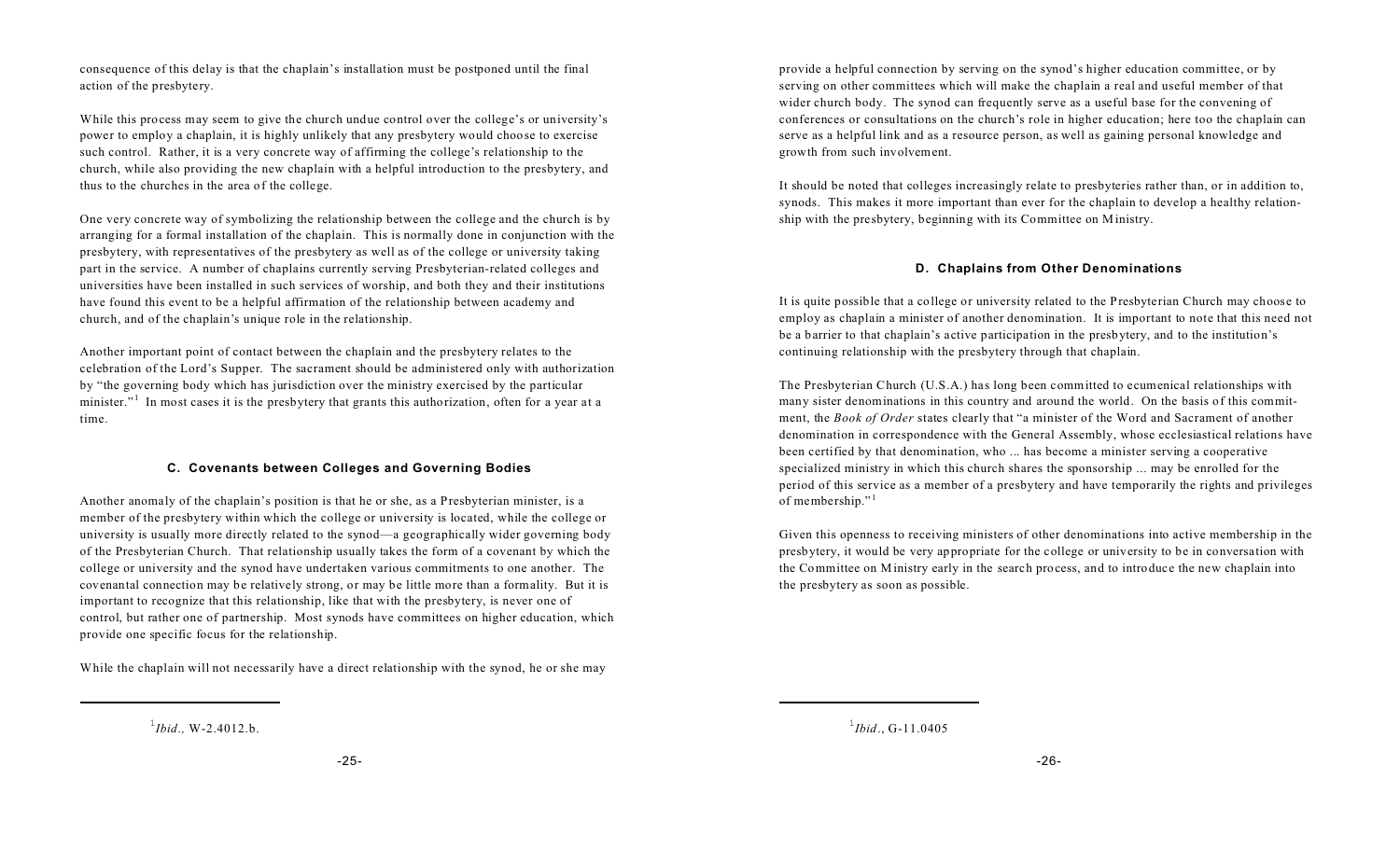## **VI. THE FIRST PHASES OF A CHAPLAINCY**

Many people move into college chaplaincy from service in other areas of ministry, or from other roles in academia. We offer here some practical guidance on the first steps in a new chaplaincy, for the benefit of both the chaplain and the employing institution.

#### **A. Ordination and Installation of the Chaplain**

As noted in Chapter V, the chaplain, like the pastor of a congregation, may very appropriately be installed to that ministry. The service of installation should be planned in consultation with the Committee on Ministry of the presbytery, with representatives of the presbytery taking part in the service, along with representatives of other denominations if that is deemed appropriate.

The process and form of the normal installation service is provided in the *Book of Order*, 14.0510. The text of this form is as follows:

a. On the day designated for the installation, the presbytery or commission appointed for this purpose shall convene and shall call the congregation gathered to worship. The service shall have the same focus and form as the service of ordination and the person being installed shall be asked to answer the questions asked at the time of ordination. (G-14.0405) Following the affirmative answers to the questions asked of the person being installed, an elder shall face the congregation along with the pastor-elect ... and shall ask them to answer the following questions:

(1) Do we, the members of the church, accept (Name) \_\_\_\_\_\_\_\_\_\_ as our pastor ..., chosen by God through the voice of this congregation to guide us in the way of Jesus Christ?

(2) Do we agree to encourage him (her), to respect his (her) decisions, and to follow as he (she) guides us, serving Jesus Christ, who alone is Head of the church?

(3) Do we promise to pay him (her) fairly and provide for his (her) welfare as he (she) works among us; to stand by him (her) in trouble and share his (her) joys? Will we listen to the word he (she) preaches, welcome his (her) pastoral care, and honor his (her) authority as he (she) seeks to honor and obey Jesus Christ our Lord?

b. The members of the congregation having answered these questions in the affirmative, a candidate being ordained and installed shall kneel, if able, and the presbytery shall, with prayer and the laying on of hands, ordain the candidate to the office of minister of the Word and Sacrament and install him or her in the particular pastoral responsibility. A minister, previously ordained, who is being installed may kneel, if able, for the prayer of installation.

c. The member presiding shall then say:

(Name) \_\_\_\_\_\_\_\_\_, you are now a minister of the Word and Sacrament in the church of Jesus Christ and for this congregation. Whatever you do, in word or deed, do everything in the name of the Lord Jesus, giving thanks to God the Father through him. Amen.

(For a minister previously ordained say only: You are now a minister of the Word and Sacrament in and for this congregation. Whatever you do, ... etc.)

d. Then the members of the presbytery, and others as may be appropriate, shall welcome the newly ordained and installed or newly installed minister into their fellowship in the ministry of the Word and Sacrament.

e. Persons invited by the presbytery may then give brief charges to the pastor ... and to the congregation to be faithful in their relationship and in their reciprocal responsibilities.

f. At the conclusion of the service, the newly installed minister may make a brief statement and shall pronounce the benediction.

g. The presbytery shall duly record the service of installation.

These directions are obviously intended for the installation of pastors of congregations, and would need to be adapted for use in the installation of a college or university chaplain. But the basic elements are clear: Questions to the chaplain being installed; questions to the college or university community for which he or she is being installed; prayer for the new chaplain; a statement by a representative of the presbytery that the chaplain has been duly installed; words of welcome; charges to the chaplain and to the college or university community; a benediction pronounced by the newly installed chaplain. (See Appendix A for one good example of such a service of installation.)

In the college setting there will be modifications in the general form of the service. This installation is a college event, in which officials representing the college will play a major role along with the representatives of the church. Participants might include the president of the institution, the officer to whom the chaplain will report, and of course members of the faculty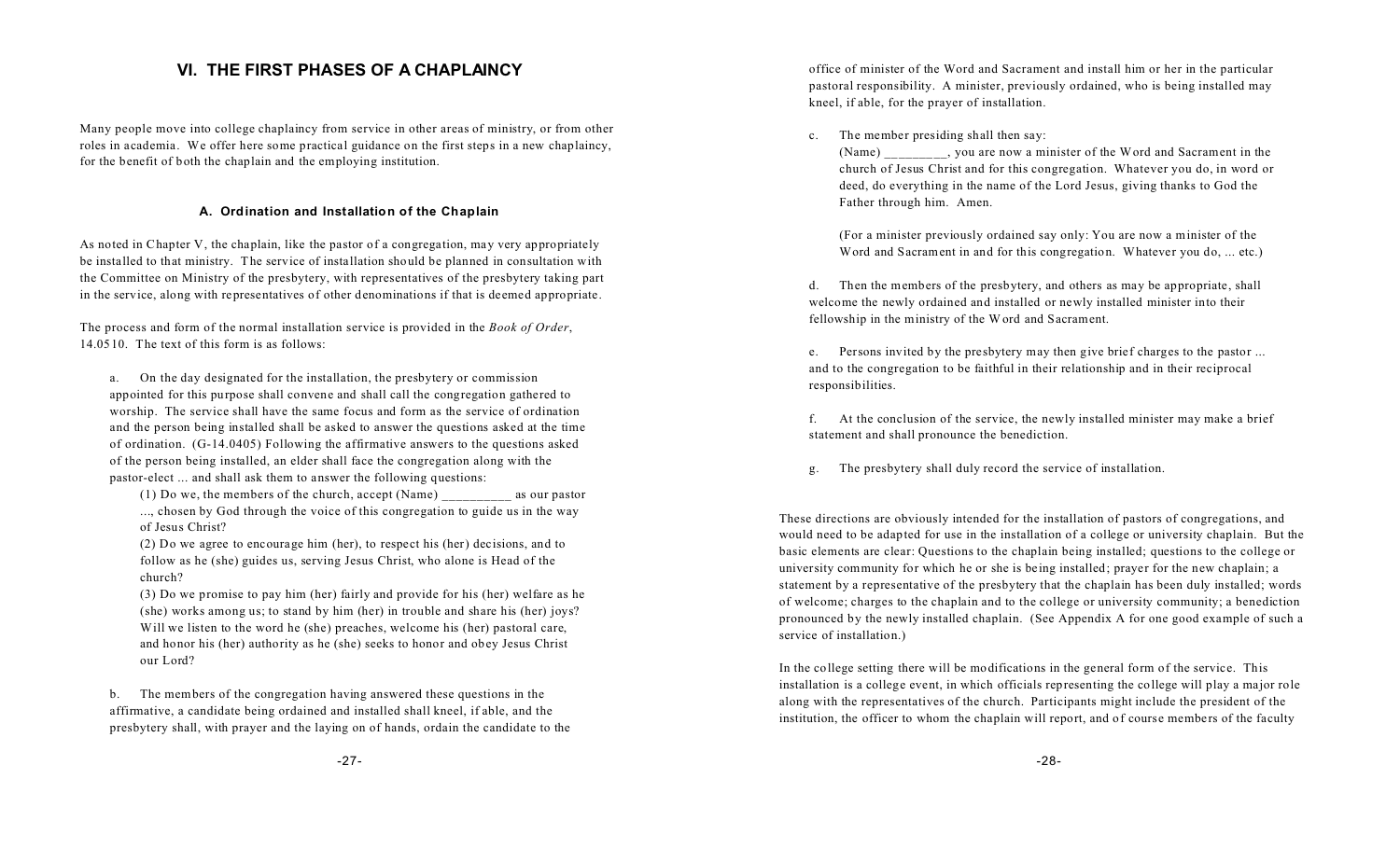and the student body. Whether this should be a full academic event, with faculty processing in their robes, will depend on the traditions and taste of the community. It does seem important, however, that the service be designed and led in such a way as to reflect the chaplain's role of serving the whole of the academic community.

Another factor to be considered is the religious pluralism which is found in many of our colleges and universities. Some institutions may honor that pluralism by inviting the active participation of representatives of various faiths; others may prefer a service which reflects the Presbyterian or Christian commitments of the college without denying the value of other traditions.

In the event that a new chaplain is being ordained to the ministry for this position, the ordination may normally be held in a congregation where the person has his or her "roots." However, there is no reason why the service of ordination could not be held in the college chapel, or in a local church with the active participation of representatives from the college as well as the presbytery. Such possibilities would, again, be worked out in cooperation with the presbytery's Committee on Ministry.

#### **B. Getting Involved**

Making connections with a new community is often a challenge for any incoming pastor, and the college chaplain may find similar challenges in the academic community. Much will depend on the chaplain's position in the college as a whole. If he or she has full faculty standing and is performing classroom teaching, one whole set of relationships is largely established by that role. If the chaplain is a member of the Student Affairs staff, that too will create a set of relationships, both with colleagues and with students. There is no simple "how-to" set of steps to be taken, but the experience of other chaplains suggests these possibilities:

- 1. Build cooperative relationships with colleagues, including both teaching faculty and student affairs staff. Listen to their concerns about student life, and about the life of the institution as a whole. Try to discern through this process where "ministry" is most needed.
- 2. Find existing religious student groups, and make connections with them, or at least with their leaders. Many chaplains find that independent student religious groups, especially of a more "evangelical" persuasion, are rather suspicious of the chaplain, since he or she represents the religious and academic "establishment," which they often view as overly "intellectual" and hostile to their own faith. Building bridges to these groups may require creativity and sensitivity, perhaps through finding common concerns in

which the conservative para-church groups can join with "mainline" or even "progressive" student groups.

- 3. Find students who are generally respected on campus, and get acquainted with them as people who share your own concern for the well-being of the campus community as a whole.
- 4. Develop relationships with local pastors and congregations. Many of them may have ministries of their own with students, or may at least be hoping for such a ministry. Many will have faculty members among their congregants. Listen to their views of the college, as well as their perceptions of the wider community.
- 5. Hospitality can't hurt. Inviting small groups of colleagues and/or students to your home for simple get-acquainted times can be very helpful.
- 6. Listen to the people who may know the community best: the secretaries and the maintenance staff and all the others who keep the place running, and who may have been around longer—and seen and heard more—than most of the "Important People on Campus." They can teach you and help you in countless ways, just as you may well provide a real ministry to some of them.
- 7. Become involved in a local Presbyterian congregation—worshiping, teaching, and participating in activities.

#### **C. Providing a Place for the Chaplain**

Where should the chaplain hang his or her hat on campus? The obvious answer—an office in the college chapel—is not always appropriate. Some colleges and universities have no chapel, and others have decided for various reasons that the chaplain's office should be elsewhere than in the chapel building.

Surveys of chaplains reveal that office arrangements vary almost as widely as salaries. Perhaps half of the chaplains have their offices in the chapel, or in a separate small building designated as the Center for Campus Ministry. Many of them find the isolation of these offices a serious disadvantage, but some acknowledge that it does provide needed privacy for students who come for counseling or other reasons. Some chaplains are located in the college's student center; they generally praise this arrangement for its easy accessibility to students and others, but some are concerned about the lack of privacy in this setting and the association with the judicial and disciplinary functions of the student affairs staff. Other offices are in various sites: in adminis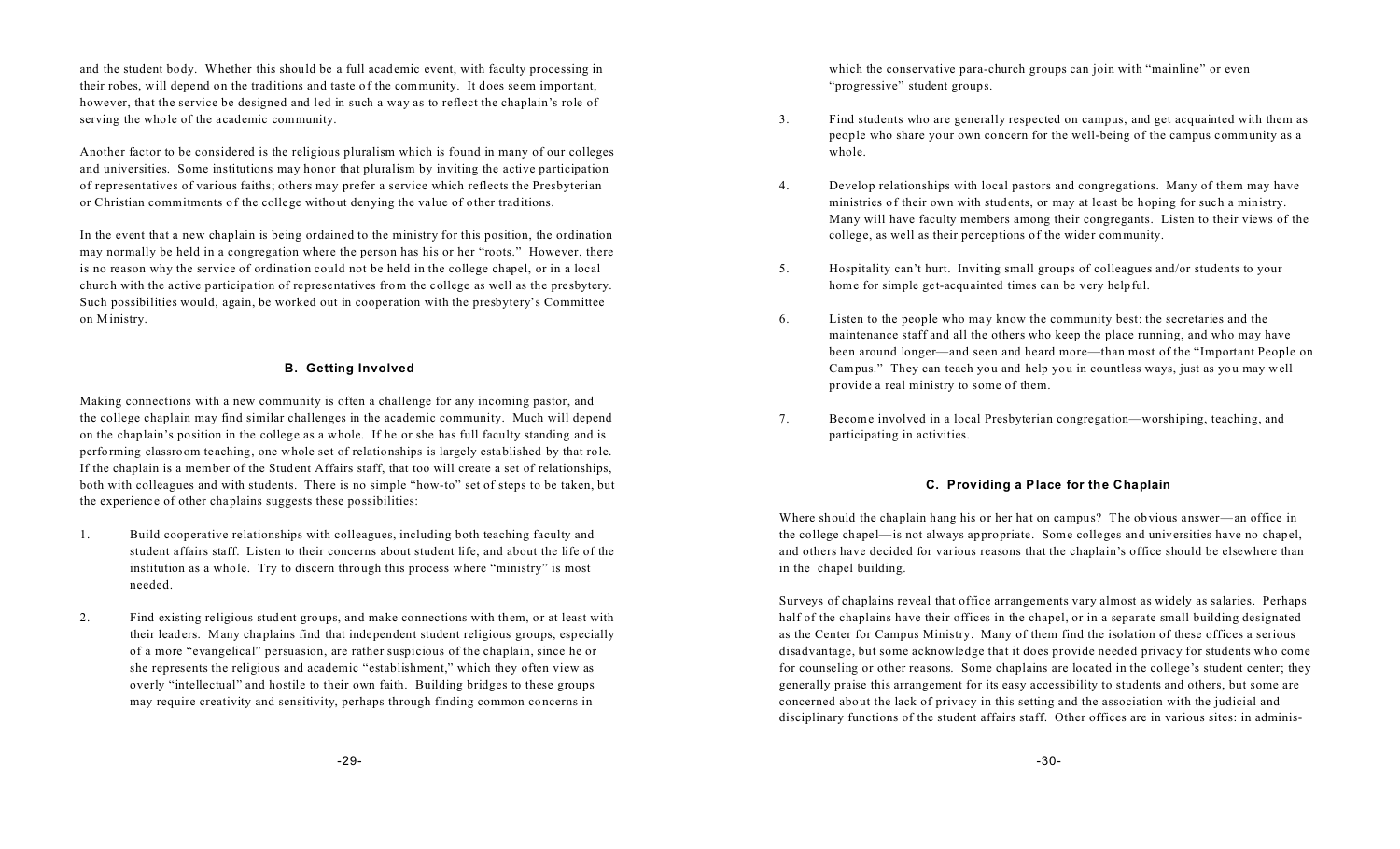trative buildings, in faculty office buildings, and in the college counseling center.

In general, chaplains value an office which is accessible to students, and in which there is some degree of privacy; they also value locations which facilitate their relationships with colleagues (*e.g.* in a faculty office building, or near the student life staff). An attractive office is an asset to their ministry, and an ugly one is not particularly helpful. Sufficient space and privacy means that the chaplain could meet privately with two or three students at once.

In the matter of the chaplain's office, it appears that "you can't have it all." Easy access for students tends to undermine the privacy of students and others who seek private time with the chaplain—and who may be a bit uncomfortable coming to this person at all. This seems to be one of those questions for which there is no single—or simple—answer. In short, some balance must be found between **accessibility** and **privacy**, along with a clear affirmation of the religious **identity** of the chaplain's role on campus.

## **VII. RESOURCES FOR CHAPLAINCY**

The first line of help for a chaplain will certainly be staff colleagues in the college or university, and ministerial colleagues in neighboring churches. But there are occasions when support is needed from sources further afield. This chapter will outline a few of those resources, including professional associations; presbytery, synod, and General Assembly resources; centers for graduate study in ministry in higher education; and various published materials.

#### **A. Professional Organizations, Newsletters and Conferences**

A number of organizations serve the needs and interests of college chaplains, as well as of campus ministers serving state universities. The larger ones are listed here, with a brief description of each. Since their officers (and therefore their addresses) change frequently, the best way to locate any of these groups is through the Higher Education Ministries website, www.higheredmin.org .

#### **Presbyterian College Chaplains' Association (PCCA)**

This group exists specifically to serve chaplains at Presbyterian-related colleges, and includes a few members who are chaplains at colleges related to other denominations, or to no church. Annual conferences, held normally in the spring, bring together some 20 or 30 chaplains for a weekend of study, reflection and fellowship. PCCA publishes a semiannual newsletter, *Branching Out*, which is sent to all Presbyterian college chaplains.

#### **Presbyterian Association for Collegiate and Higher Education Ministries (PACHEM )**

This organization exists to connect and empower those who support, advocate, and participate in collegiate and higher education ministries. It serves a wider constituency of people engaged in various forms of Presbyterian ministry in higher education, including chaplains as well as campus ministers, congregations, and students. A conference held before each General Assembly attracts some 150 or 200 of this group. Their website contains a number of useful resources.

#### **National Association of College and University Chaplains (NACUC)**

An interfaith organization of chaplains, NACUC usually holds conferences in the spring, with one or more speakers providing material for discussion. PCCA sometimes coordinates its conference dates and sites with NACUC, allowing chaplains to spend five days or so attending both events. The group publishes an "occasional journal" called *Ailanthus*.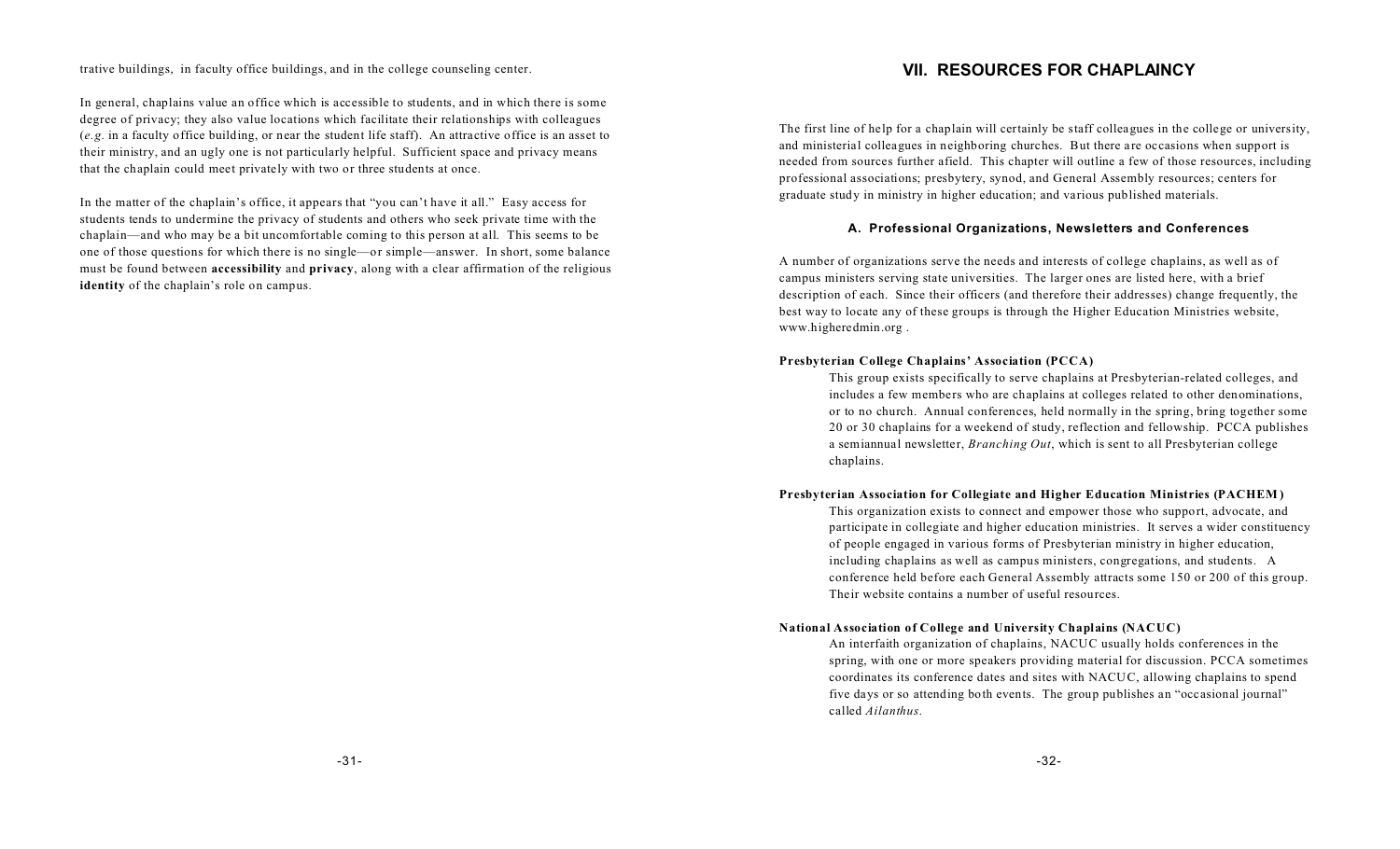#### **Association for Coordination of University Religious Affairs (ACURA)**

As its name implies, this group tends to attract people who are in somewhat more "secular" positions, serving as advisors to a wide variety of religious groups. They meet annually.

#### **National Campus Ministry Association (NCMA)**

NCMA is the major ecumenical organization of campus ministers, holding annual conferences (sometimes on a regional basis) during the summer.

#### **The Association of Presbyterian Colleges and Universities (APCU)**

This organization of Presbyterian-related institutions of higher education consists of institutions rather than individuals; normally it is the college and university presidents who are most directly involved. APCU holds an annual conference, and engages in a wide variety of other activities to further the concerns of these institutions, both in relation to the Presbyterian Church and in other spheres.

The Presbyterian Church participates actively in a shifting constellation of four different ecumenical bodies that deal with ministries in higher education:

#### **The Council for Higher Education Ministries (CHEM)**

This is the legal entity which provides an umbrella for the work of the other three groups.

#### **United Ministries in Higher Education (UMHE)**

This body now is supported by the United Church of Christ, the Disciples of Christ, the Church of the Brethren, along with the Presbyterian Church (USA). Because of decreased financial support, UMHE plays a diminishing role, but provides a major service through the Communications and Resource Center.

#### **The Council for Ecumenical Student Christian Ministry (CESCM)**

This is an ecumenical body in which both students (and denominational student organizations) and denominational higher education offices work for the holding of quadrennial national ecumenical conferences, for developing relationships with the World Student Christian Federation, and much more. Sponsoring denominations are the UCC, Disciples, PC(USA), United Methodist Church, Evangelical Lutheran Church in America, and the Episcopal Church.

#### **Higher Education Ministries Arena (H EM A)**

The staff of the groups that sponsor CESCM are involved in this body, which maintains the on-line Directory of Ministries in Higher Education, as well as meditation guides for Lent and Advent. It also holds regular training programs for new campus ministers and chaplains, and provides the personnel services mentioned on page 3 above.

#### **The Association for Religion and Intellectual Life (ARIL)**

This "movement of people from differing faith traditions [is] committed to working together for the common good," by relating the passions of the heart with the life of the mind. The group promotes dialogue among scholars, students, and community leaders, through the quarterly journal *Cross Currents*, and through conferences and an ARIL Research Colloquium held each summer.

#### **Academic associations**

Depending on the interests and responsibilities of the chaplain, it may also be very helpful to participate in academic associations such as the American Academy of Religion and the Society for the Scientific Study of Religion. If the annual national conferences of these groups are too expensive or otherwise impractical for the chaplain's participation, the regional meetings might be a very adequate substitute, providing opportunities for relating with scholars, hearing about new areas of interest in the fields of theology and biblical studies, and much more.

#### **B. Presbytery, Synod, and General Assembly Bodies**

When a chaplain needs help from the Presbyterian Church (U.S.A.), there are various places to which he or she might turn, in addition to pastors and congregations in the neighborhood of the college. The presbytery to which the chaplain belongs will be an obvious first level of support. The presbytery's Committee on Ministry may have some regular program of visitation and support for non-parish ministers. The chaplain who becomes active in some aspect of the work of the presbytery will find personal and professional support through informal contacts there. If the presbytery has some form of committee on higher education, the chaplain may want to be involved in it.

The synod's committee on higher education will provide a wider circle of contacts and information, and may well be an arena in which the chaplain can relate to colleagues from other churchrelated colleges in the synod.

At the national level, the Collegiate Ministries or Higher Education Office serves the needs of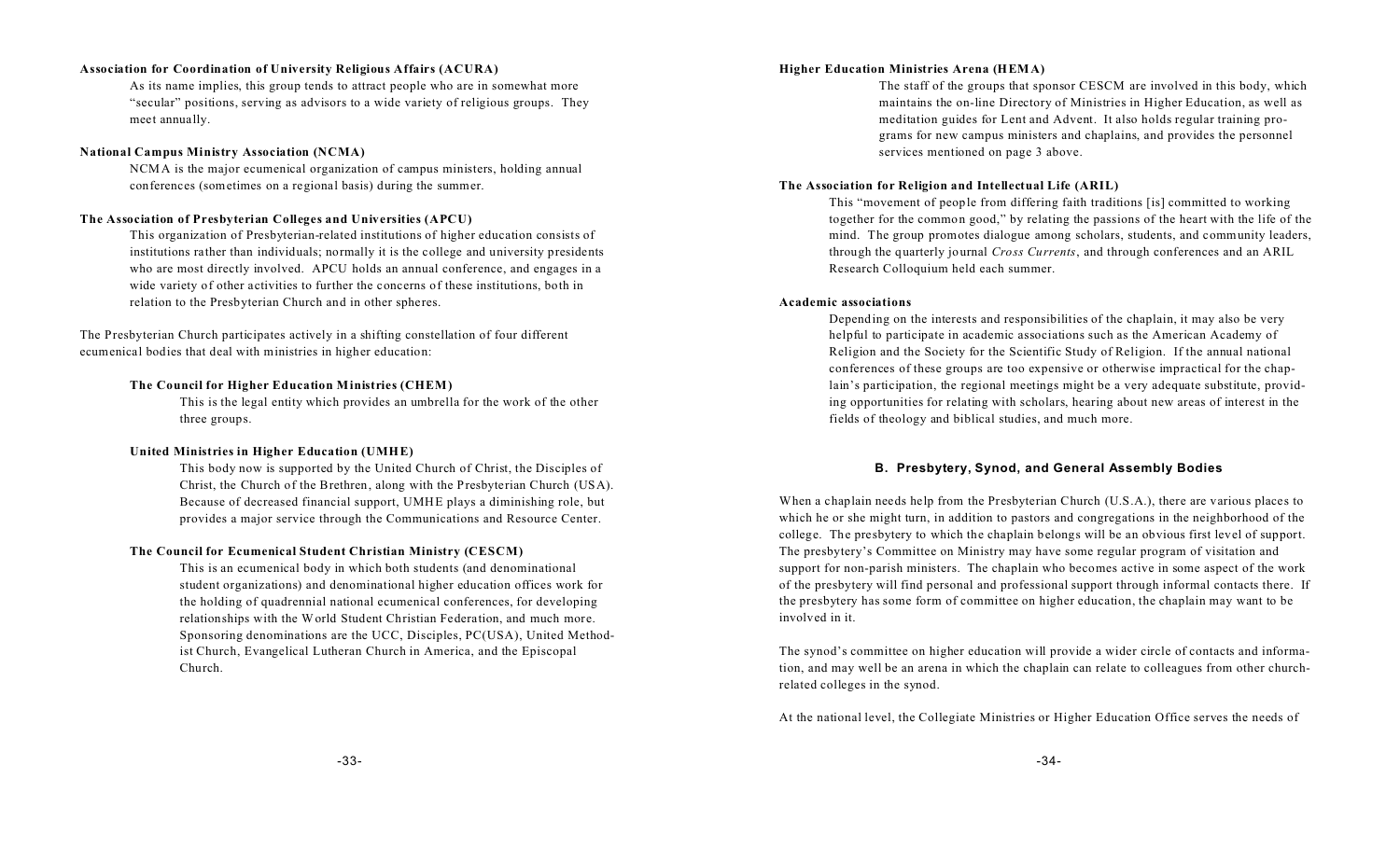chaplains and church-related colleges, as well as campus ministries, racial-ethnic schools and colleges, and financial aid programs for students. When more proximate resources fail to meet the need, a call to Louisville will often do the trick.

Just "being there"—attending presbytery and synod assemblies, and especially General Assemblies—can be an invaluable way of making connections with people, organizations, and resources.

#### **C. Helpful Books and Other Resources**

Perhaps your most important source of contacts will be the *Directory of Ministries in Higher Education*, published on line by the Higher Education Ministries Arena. In it you will find listings for all the major national bodies, both denominational and ecumenical, active in higher education ministries, along with names and addresses for all campus ministers and chaplains known to the compilers.

This resource is available at http://www.higheredmin.org/

The Collegiate Ministries program area of the Presbyterian Church (U.S.A.) has an on-line directory of Presbyterian groups engaged in collegiate and higher education ministries. The web site also has some helpful resources of chaplains.

### **D. Centers for Study and Research**

A college or university chaplain may want to negotiate some arrangement for study leaves, roughly similar to the sabbatical leaves that are often available to teaching faculty. Such leaves are increasingly encouraged by presbyteries as well, for all their minister members. Such a leave might well be used for purely academic study in theology or some other discipline; another possibility is study in a professional Doctor of Ministry program in higher education ministry. One such program is conducted at Wesley Theological Seminary.

Since a chaplain is often engaged in programs for spiritual development, a D.Min. program in spiritual formation might be very useful. Among the many programs are those at General Seminary in New York City, Columbia Theological Seminary in Decatur, Georgia, and San Francisco Theological Seminary.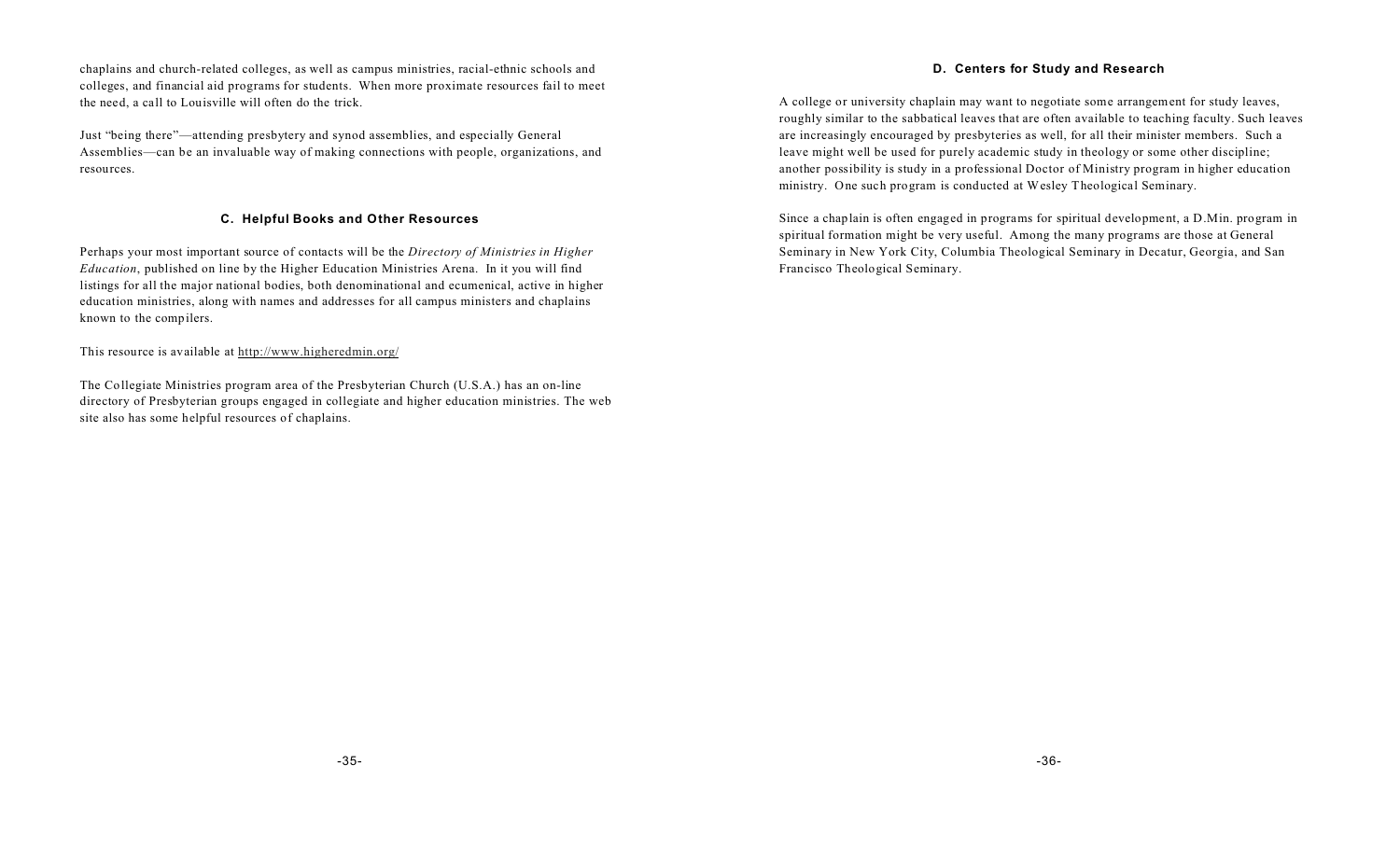#### **VIII. SOURCES FOR RENEWAL IN THE CHAPLAINCY**

A question usually asked of other chaplains at national meetings is, "What organizations or events or other resources have been most helpful to you in your chaplaincy—both on campus, in the community, and in the wider scene?" The wide variation in responses to this question probably will not offer prescriptions to a new chaplain about where to go for help. But they will at least indicate the vast range of possibilities to be explored.

Most frequently cited were the national chaplains' organizations: Presbyterian College Chaplains' Association and the National Association of College and University Chaplains. Many chaplains serve in locations where there are no other chaplains or campus ministers. Their source of support and renewal comes from those meetings. A few chaplains have staff and/or local colleagues in campus ministry.

The church, in one form or another, is another major source of support. Some chaplains speak of receiving significant help from local pastors and/or congregations. Some mentioned their presbyteries as being important to them. A number express appreciation for the help they have received from the Associate for Collegiate Ministries in the national church office.

Chaplains also find support on campus. The president can be an important source of support. Other administrative officers, particularly in the student life area, may be helpful. For institutions where the chaplain has direct access to trustees, they may be a source of wisdom and support. Chaplains who have been serving one institution for some years, point to the increasing importance of support from alumni whom were known first as students. Faculty colleagues (in the religion department and elsewhere) can be important sources of support.

Because of the nature of the position, sometimes chaplains feel as if there is not much support or direction of any kind in their ministry. That can happen, and it can be a serious problem both for the chaplain and for the institution being served by that person.

Where does all this lead us? Each chaplain clearly must take the initiative to find his or her own sources of support—emotional, spiritual, intellectual, and professional. Each person must seek that support within the given conditions of the institution and the community. But there are places to look: staff and faculty colleagues, and students; local pastors and congregations, the presbytery, and campus ministry colleagues in the area; national organizations of chaplains and campus ministers, and the conferences held regionally and nationally by these groups.

Some of us may find our strongest support close to home, while others may need the stimulus of

more far-flung connections. Probably some balance of the two is ideal. There are many possibilities, but they must be actively sought, and the college or university must provide time and resources which make it possible for the chaplain to take advantage of them appropriately.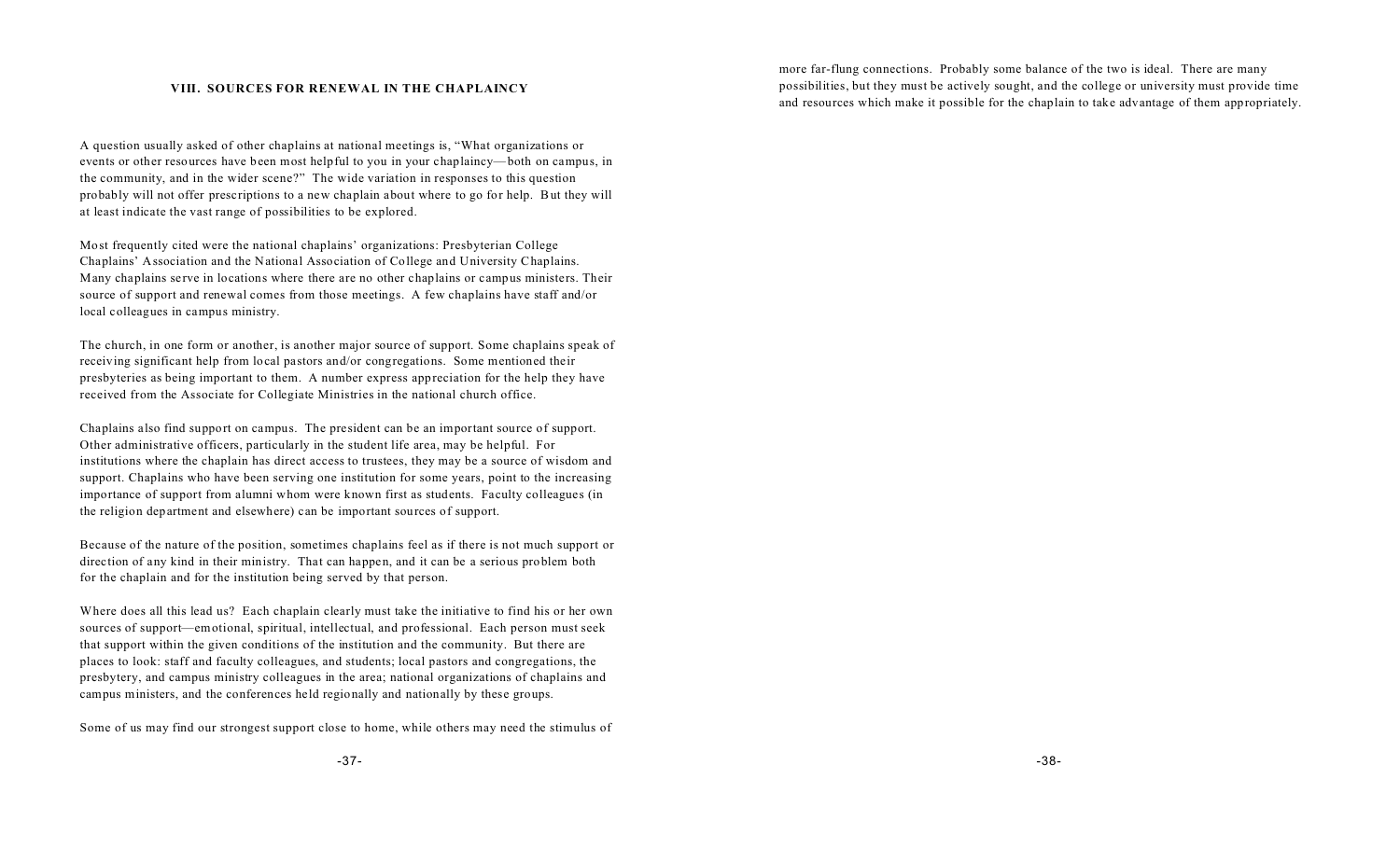# **IX. CONCLUSIONS**

It is our hope that the reader of this handbook will have gained an appreciation for the peculiar role and ministry of the college chaplain. Further, we hope that the responsible leaders of our colleges and universities, as well as leaders in the Presbyterian Church's presbyteries and synods, will have at hand the information that will help them deal effectively with the particular situation of their chaplains.

And finally, we hope that those who now serve as chaplains, and others who seek that role, will find here the guidance that will help them fill their roles in ways that serve God by serving both the Church and the academy at the point where those two institutions can intersect most creatively.

# **Appendix A**

## **A Service of Installation**

As suggested in chapter VI, each college or university may want to hold a service of installation for its new chaplain, following its own customs and patterns, but in cooperation with the local presbytery of which the chaplain will be a member. We offer here just one example of such a service, which was held at Davis and Elkins College on September 7, 1996. The Rev. Laura Sugg, who was being installed, used elements reflecting her own background and interests.

Participants in the service are listed here by their positions rather than by name, since the variety of participants is what will be of interest to others. They included five members of the commission for installation appointed by the Presbytery of West Virginia; seven guests invited to sit with the commission; the president of the college, members of the faculty, and numerous students.

#### **The Order of Service**

#### **Prelude**

| Call to Worship                                 | Vice Moderator of the Synod of the Trinity |
|-------------------------------------------------|--------------------------------------------|
| Leader: The world belongs to God,               |                                            |
| ALL: THE EARTH AND ALL ITS PEOPLE.              |                                            |
| Leader: How good and how lovely it is           |                                            |
| ALL: TO LIVE TOGETHER IN UNITY.                 |                                            |
| Leader: Love and faith come together,           |                                            |
| ALL: JUSTICE AND PEACE JOIN HANDS.              |                                            |
| Leader: If the Lord's disciples keep silent     |                                            |
| ALL: THESE STONES WOULD SHOUT ALOUD.            |                                            |
| Leader: Open our lips, O God                    |                                            |
| ALL: AND OUR MOUTHS SHALL PROCLAIM YOUR PRAISE. |                                            |
|                                                 |                                            |

**Hymn**: "For the Beauty of the Earth" (Presbyterian Hymnal, # 473)

**Prayer of Confession** (in unison) Minister member of the Commission Merciful God, you pardon all who truly repent and turn to you. We humbly confess our sins and ask your mercy. We have not loved you with a pure heart, nor have we loved our neighbor as ourselves. We have not done justice, loved kindness, or walked humbly with you, our God. Have mercy on us, O God, in your loving-kindness. In your great compassion, cleanse us from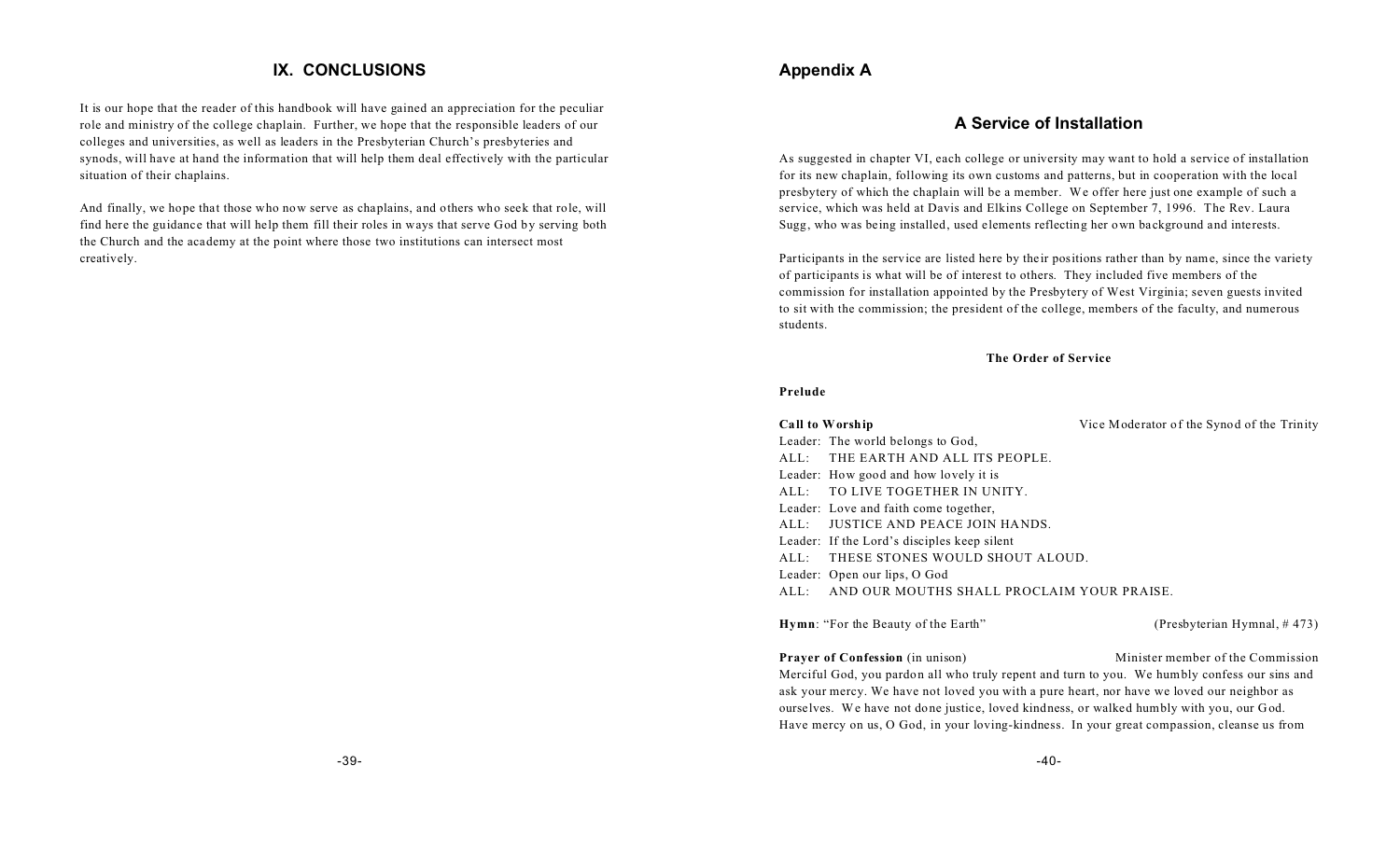our sin. Create in us a clean heart, O God, and renew a right spirit within us. Do not cast us from your presence, or take your Holy Spirit from us. Restore to us the joy of your salvation and sustain us with your bountiful Spirit. Leader: Holy God, Maker of all ALL: HAVE MERCY ON US. Leader: Jesus Christ, Servant of the poor, ALL: HAVE MERCY ON US. Leader: Holy Spirit, Breath of life ALL: GRANT US PEACE.

## **Assurance of Forgiveness**

| <b>Epistle:</b> Acts 17: 16 - 34<br>Student                                                           |                                                                                                                                                             |  |  |  |
|-------------------------------------------------------------------------------------------------------|-------------------------------------------------------------------------------------------------------------------------------------------------------------|--|--|--|
| Anthem: "What Wondrous Love is This?"                                                                 | American Folk Tune                                                                                                                                          |  |  |  |
| <b>Offering</b> (Donations will help buy new Presbyterian Hymnals for the chapel.)                    |                                                                                                                                                             |  |  |  |
| <b>Gospel:</b> Luke 10: 25 - 37<br>Student                                                            |                                                                                                                                                             |  |  |  |
| Sermon: "Faith and Higher Education: Three Historic Commitments"<br>Minister member of the Commission |                                                                                                                                                             |  |  |  |
| Hymn: "I'll Love the Lord"                                                                            | Wild Goose Worship Group of the Iona Community, Scotland<br>Led by the choir, with soloists and congregational participation<br><b>Acts of Installation</b> |  |  |  |
| <b>Statement of Purpose</b>                                                                           | Chair of the Commission, and Vice Moderator of Presbytery;<br>also a member of the College Board of Trustees                                                |  |  |  |
| Presentation of the Candidate                                                                         | The President of the College                                                                                                                                |  |  |  |
| <b>Constitutional Questions to the Candidate</b>                                                      | Chair of the Commission                                                                                                                                     |  |  |  |
| <b>Constitutional Questions to the Congregation</b>                                                   | An elder member of the Commission                                                                                                                           |  |  |  |
| <b>Prayer of Installation</b>                                                                         | Executive Presbyter, a member of the Commission                                                                                                             |  |  |  |

| <b>Declaration of Installation</b> | Chair of the Commission                                |  |
|------------------------------------|--------------------------------------------------------|--|
| <b>Symbols of Office</b>           |                                                        |  |
| Davis and Elkins scarf             | The President of the College                           |  |
| Chalice and Bible                  | Two students                                           |  |
| <b>Book of Order</b>               | Assoc. for Higher Education, Presbyterian Church (USA) |  |
| <b>Hand of Fellowship</b>          | Commission and Congregation                            |  |
| Charge to the Congregation         | Member of College faculty                              |  |
| Charge to the Chaplain             | Chaplain at another college                            |  |
| <b>Prayer of Intercession</b>      | Pastor friend of the new Chaplain                      |  |
| Hymn: "Here I am, Lord"            | (Presbyterian Hymnal, # 525)                           |  |
| <b>Benediction</b>                 | Laura Sugg                                             |  |
| Postlude                           |                                                        |  |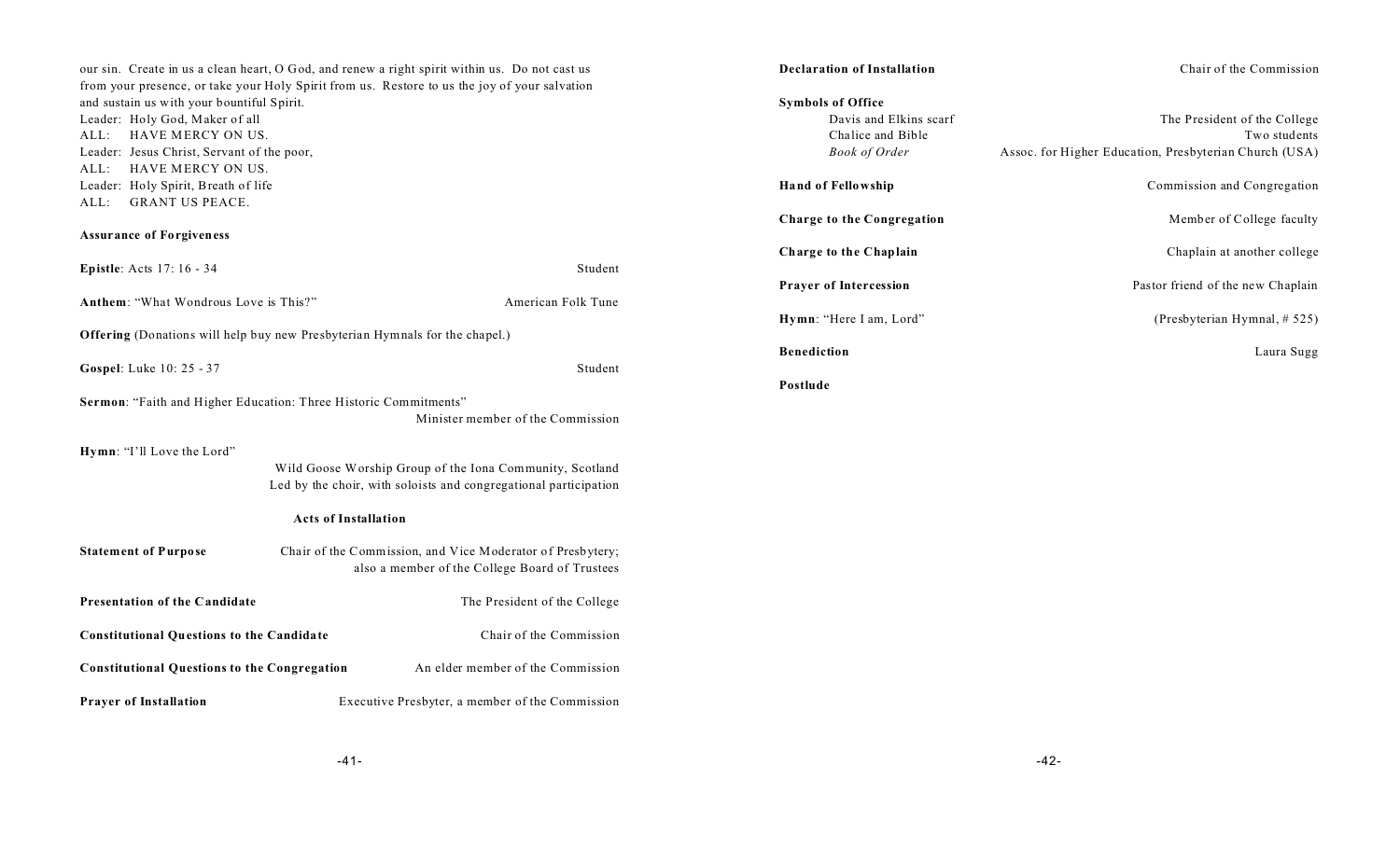# **APPENDIX B**

## **Standards and Guidelines for Chaplains**

*Standards for Presbyterian College Chaplains* has been published by the Presbyterian College Chaplains Association. The Standards can be found on the PCCA website, www.muskingum.edu/~pcca/

*A Code of Ethics for the Members of the Presbyterian College Chaplains Association* is also available from the same site.

The National Association of College and University Chaplains has published *Standards and Guidelines for Chaplaincy* which can be accessed from their website, www.nacuc.net/standards.html

## **APPENDIX C**

# **CURRENT CONTACTS**

Revisions and updates to this list can be found at the PCCA website.

**Presbyterian College Chaplains' Association**

http://www.muskingum.edu/~pcca/

**Higher Education Program Area, Presbyterian Church (USA)**

http://www.pcusa.org/collegiate/

**Association of Presbyterian Colleges and Universities**

http://www.apcu.net/

**National Association of College and University Chaplains**

http://www.nacuc.net/

**Presbyterian Association for Collegiate and Higher Education Ministries**

http://pachem.org

**National Campus Ministry Association**

http://www.campusministry.net/